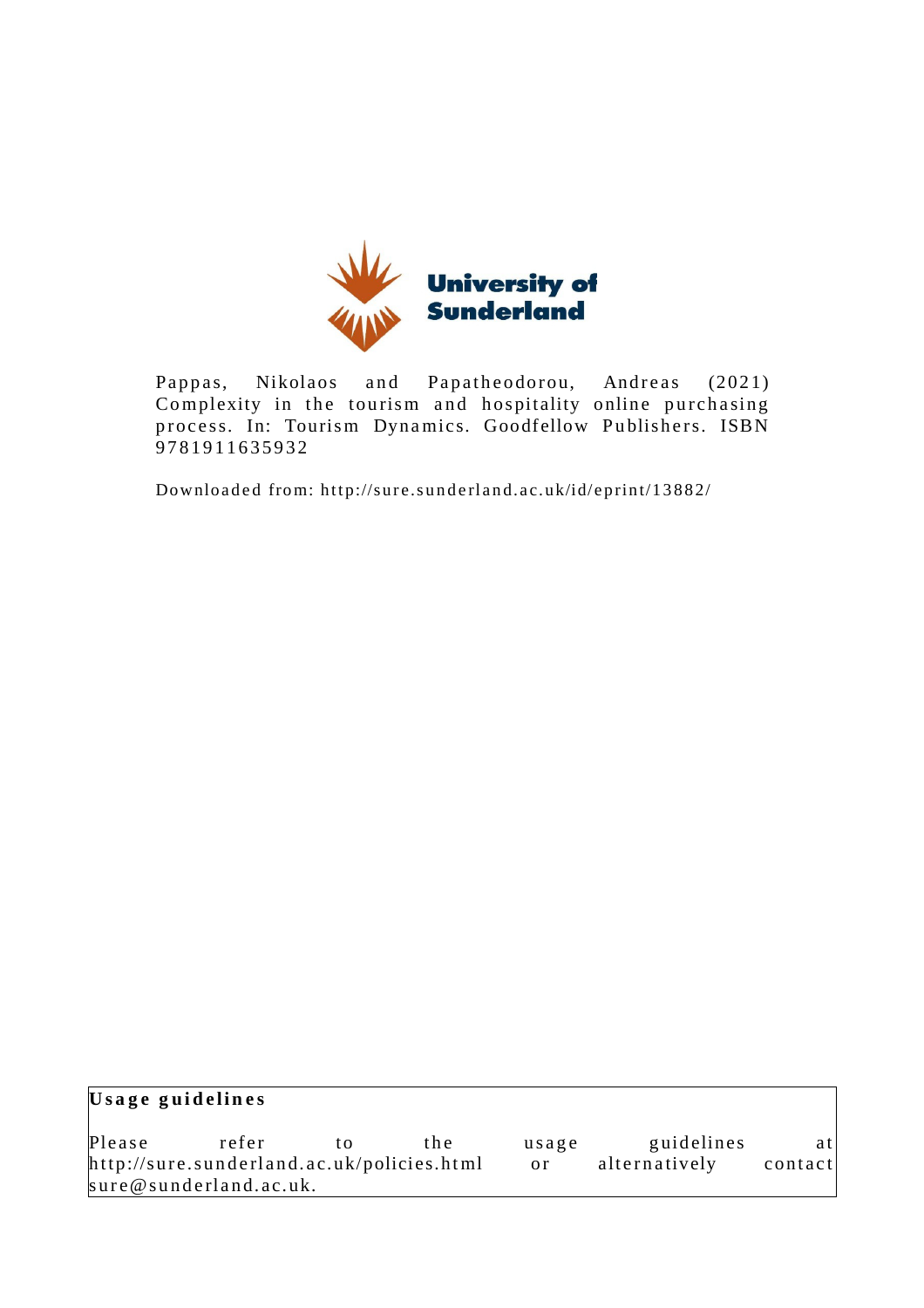# **11 Complexity in the tourism and hospitality online purchasing process**

## *Nikolaos Pappas and Andreas Papatheodorou*

#### **Abstract**

This chapter examines the complexity of attributes affecting the online purchasing process in tourism and hospitality. Eight elements (i.e. marketing activities, perceived benefits, perceived risks, over-choice confusion, price issues, quality issues, consumer trust and intention to purchase) are identified as of principal importance. Based on a sample of 735 holidaymakers, the empirical findings stress the role of perceived benefits in e-marketing activities; the significance of perceived risks for price and quality issues; and the importance of over-choice confusion to e-shopping. The research employs Qualitative Comparative Analysis (QCA), an innovative technique in tourism. QCA results are compared to regression highlighting the possible superiority of this non-linear mixed method against correlational analysis. The chapter progresses from fit to predictive validity, something that only a handful of studies have employed in tourism and hospitality, and generally in the service sector. It also discusses several theoretical, methodological and managerial implications, whilst it contributes in both, theoretical and methodological domains.

#### **Keywords:**

Online tourism shopping; chaos and complexity; benefits and risks; overchoice confusion; price and quality; e-consumer trust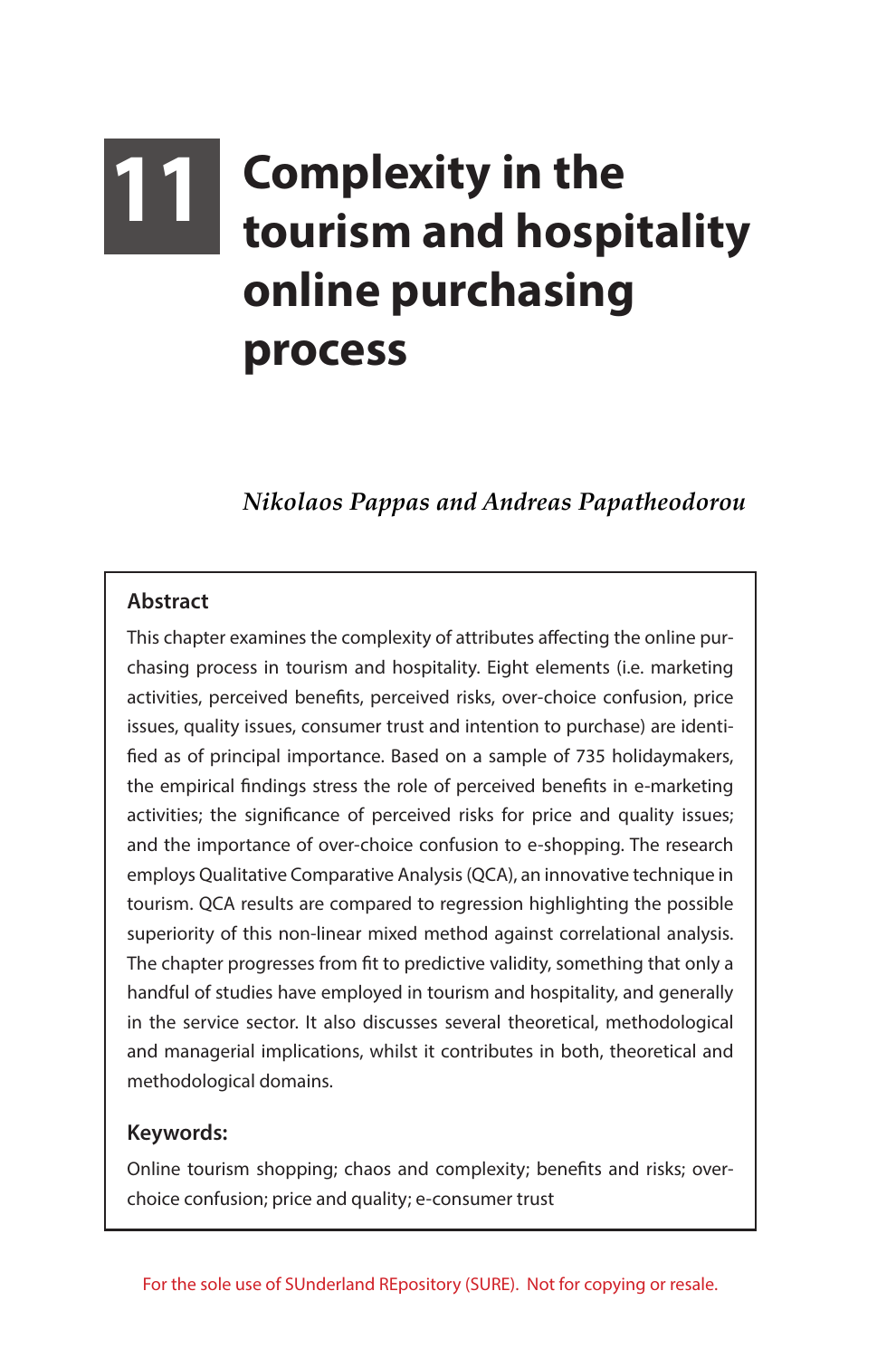## **Introduction**

Information Technology has heavily impacted tourism and hospitality and the way travellers acquire and use relevant information (Xiang et al., 2015). Over 10% of Internet searches are related to travel (Jansen et al., 2008; Pappas, 2017), while 60% of people 15 years old or older tend to use the Web to search tourism and hospitality information and purchase relevant products (No & Kim, 2015). Not surprisingly, therefore, tourism and hospitality oriented web-vendors have become very active, significantly influencing the access of travellers to tourism and hospitality products and services (Xiang et al., 2008).

Hyun (2006) classifies tourist and hospitality information websites into portals, travel agencies, public institutions, online communities, and others. Based on the provision of information, Pan and Fesenmaier (2000) have divided tourism and hospitality related e-vendors into travel and tourism websites. From a consumer's point of view, the beneficial impact of Internet shopping predominantly relates to time and place convenience; value enhancement thanks to effective price comparison; and hedonic consumption arising from the very purchasing experience (Sigala, 2004). On the other hand, a number of Internet use caveats have been identified such as privacy and security concerns (Evans & Mathur, 2005); online versus offline risks (Hong & Yi, 2012); price and quality issues (Pappas, 2017); and over-choice confusion (Bjork & Kauppinen-Raisanen, 2012). Still, research on the complexity of online tourism and hospitality purchasing decisions and behaviour is rather limited. This is surprising given the role of technology in shaping consumer behaviour in advanced modern societies (Chai, 2012).

From a methodological point of view, most business-oriented and almost all tourism and hospitality studies evaluate statistical relationships based on symmetric analysis as encapsulated by structural equation modelling (SEM) and regression. These linear methods adopt a net effect estimation approach but ignore the complexities that exist in reality and are apparent in academic datasets (Woodside, 2014). This is because when multicollinearity is high, estimates may prove statistically insignificant; alternatively, estimates can prove inconsistent with the set hypotheses since the estimated regression function is of poor predictive power (Van der Meer et al., 2005). Conversely, in cases of low multi-collinearity the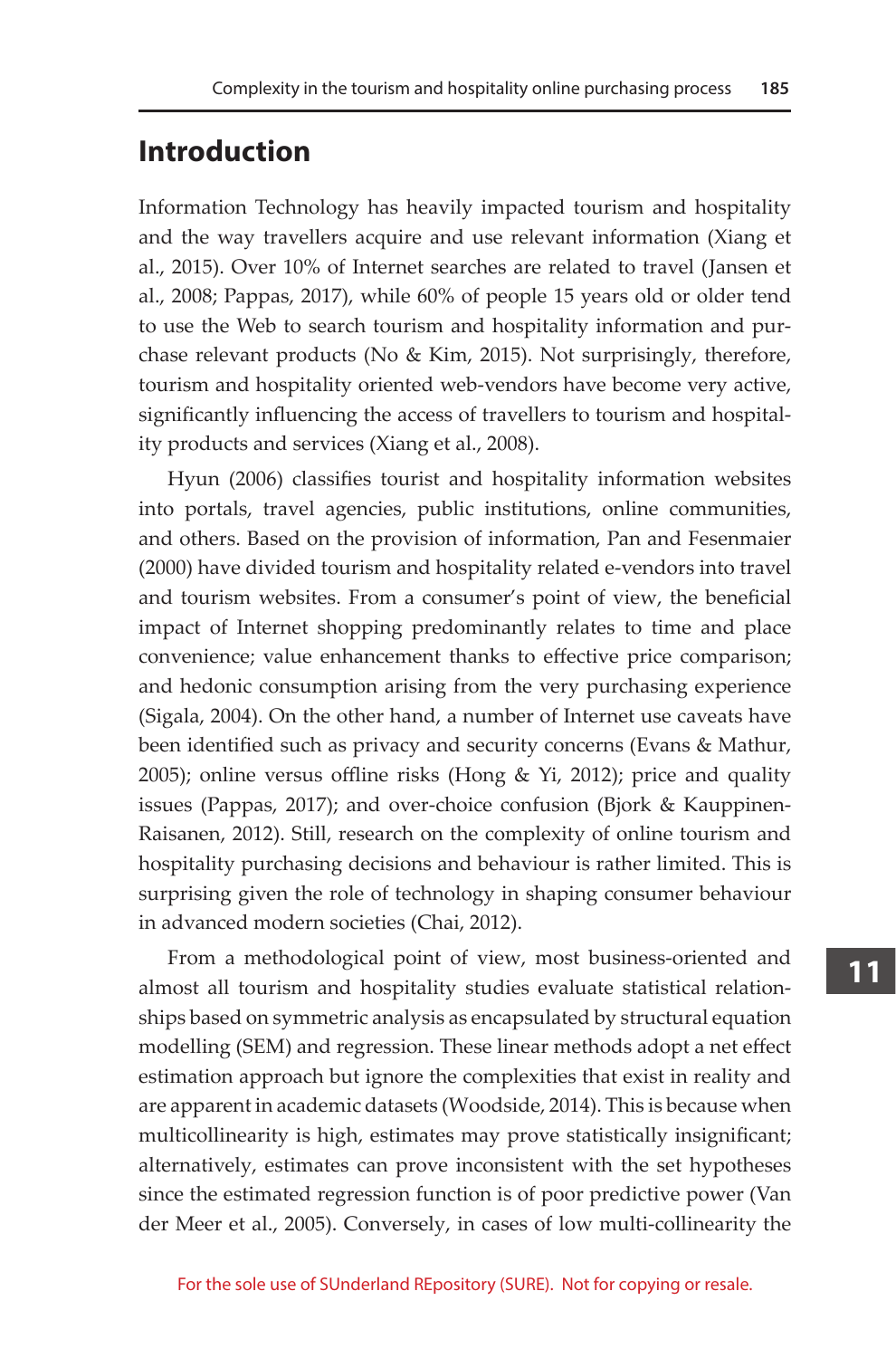marginal contribution of one explanatory variable may end up depending on the other explanatory variables included in the estimated function albeit in a non-linear manner (Woodside, 2013). In fact, the standard assumption in regression analysis is that the addition of new variables increases (at least the adjusted) goodness-to-fit (Armstrong, 2012); nonetheless, the usual co-variance predictors in non-experimental studies do not provide any related supportive evidence (Skarmeas et al., 2014).

This chapter focuses on website vendors in tourism and hospitality, whilst its full linear analysis is presented in Pappas (2017). It synthesises previous research (i.e. what we know) on the main elements (variables) affecting tourism online purchasing intentions in terms of marketing activities (Chikweche & Fletcher, 2010); perceived benefits (Kim et al., 2008); risks (Hong & Yi, 2012) and confusion by over-choice (Tarnanidis et al., Omar, 2015); price (Tarnanidis et al., 2015) and quality issues (Ahn, Ryu, and Han, 2004); consumer trust (Gefen et al., 2003); and intention to purchase (Kim et al., 2008). Most importantly, however, it progresses from the parametric analysis illustrated in Pappas (2017) to a non-linear evaluation of the examined aspects, as it steps beyond a simple synthesis to discuss what we do not know very well, i.e. how complexity affects the attributes of tourism and hospitality online purchasing intentions. Given the sheer scale of online bookings and the inherent risks associated with Internet use, understanding and evaluating consumer behaviour through the theoretical lens of complexity is a relatively uncharted territory worth exploring further. To do so, the paper implements Qualitative Comparative Analysis (QCA), which is relatively new in tourism and hospitality research, while only a few studies have generally employed it in the service sector (Papatheodorou & Pappas, 2017). On these grounds, the contribution of the study is both theoretical and methodological. Concerning literature, it provides a better understanding and possible explanation of online tourism and hospitality decisions based on complexity theory. Further to the study of Pappas (2017), it suggests multiple pathways leading to the same outcome, instead of solely based on only one. As a result, it also provides a series of managerial implications addressing the complexity of online tourism behaviour. In terms of methodology, it applies an innovative asymmetric analysis technique whose possible superiority and suitability for tourism research is assessed by directly comparing its results with dominant linear (i.e.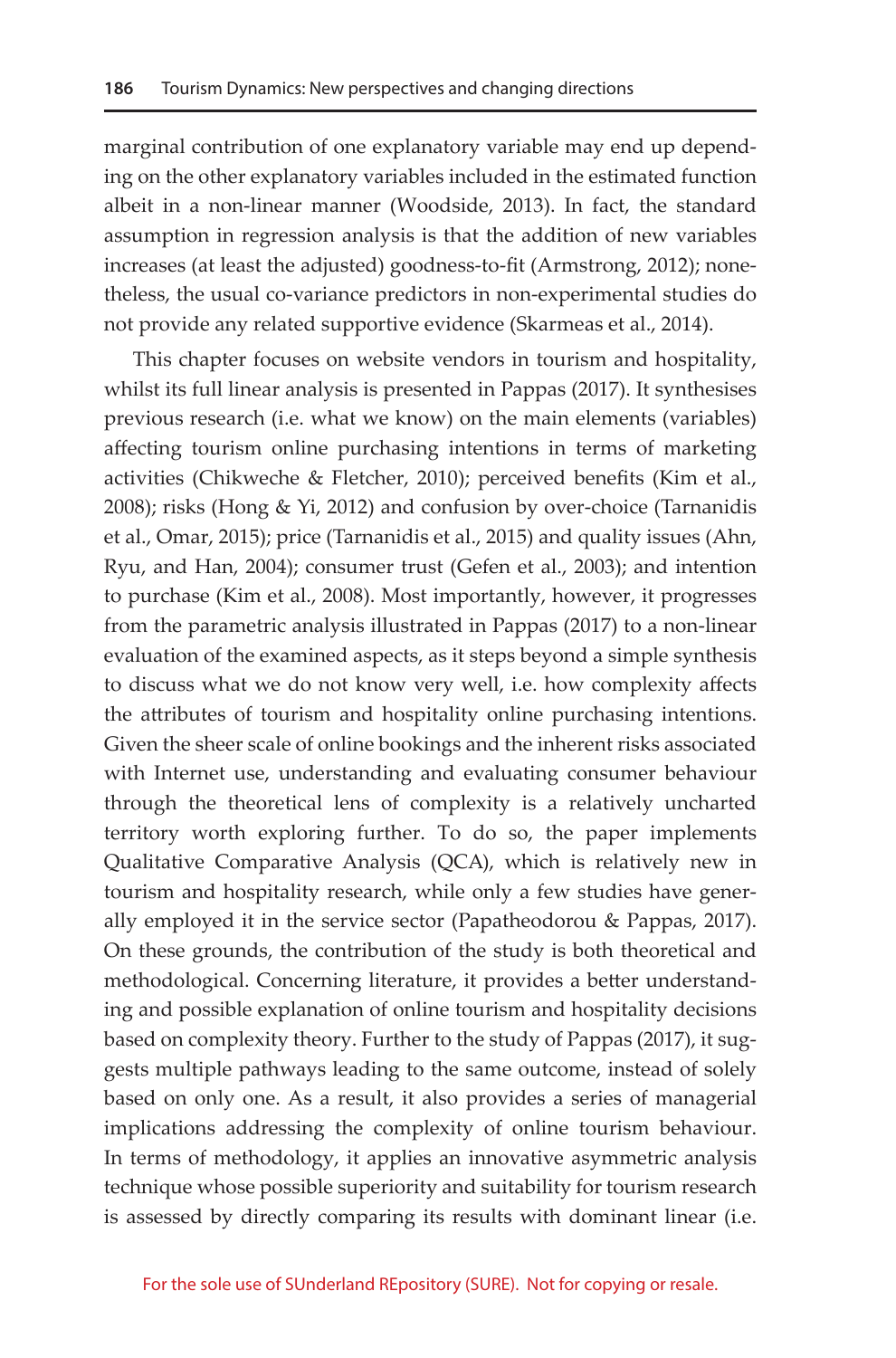Structural Equation Modelling) regression analysis using Pappas (2017) and its associated dataset as a benchmark. The paper also steps forward from fit to predictive validity for the proposed models.

# **Chaos and complexity**

Chaos theory suggests that even small changes can produce substantial diverging outcomes to dynamic systems making it impossible to predict behavioural patterns in the longer term (Kellert, 1993). Complexity theory emerged from chaos theory and focuses on systems with complex characteristics, i.e. it "*…deals with systems that have many interacting agents and although hard to predict, these systems have structure and permit improvement*" (Zahra & Ryan, 2007: 855). Both theories work with nonlinear systems and are sensitive to initial conditions; nonetheless, chaos theory leaves no room for forecasting, while in complexity theory unpredictable behaviour is set and analysed within a quasi-stable context (Olmedo & Mateos, 2015).

More specifically, in the theory of chaos simple systems generate complicated non-predictable behavioural patterns, while the theory of complexity focuses on the way multi-elemental systems lead to relative behavioural predictability (Baggio, 2008). Even if the complexity of chaordic outcomes may result in dramatic and unpredictable situations the emerging dynamic systems are not totally uncontrolled, as some kind of order still exists (Nilson, 1995; Zahra & Ryan, 2007). Thus, in social sciences, complexity theory and Qualitative Comparative Analysis (to be discussed later) may be used to explain consumer evaluations, attributes, and the process of decision-making by implementing alternative asymmetric (nonlinear) combinations of various indicators (Wu et al., 2014).

## **The tourism and hospitality perspective**

Tourism and hospitality research has not adequately focused on complexity so far, as reductionist approaches still prevail (McDonald, 2009). In reality, however, the behavioural patterns of travellers depend on numerous factors and produce complex relationships with inherent nonlinearity, which prevents the emergence of direct causal links (Olmedo & Mateos, 2015). In fact, tourist behaviour is likely to be affected by both endogenous and exogenous systemic factors (Boukas & Ziakas, 2014;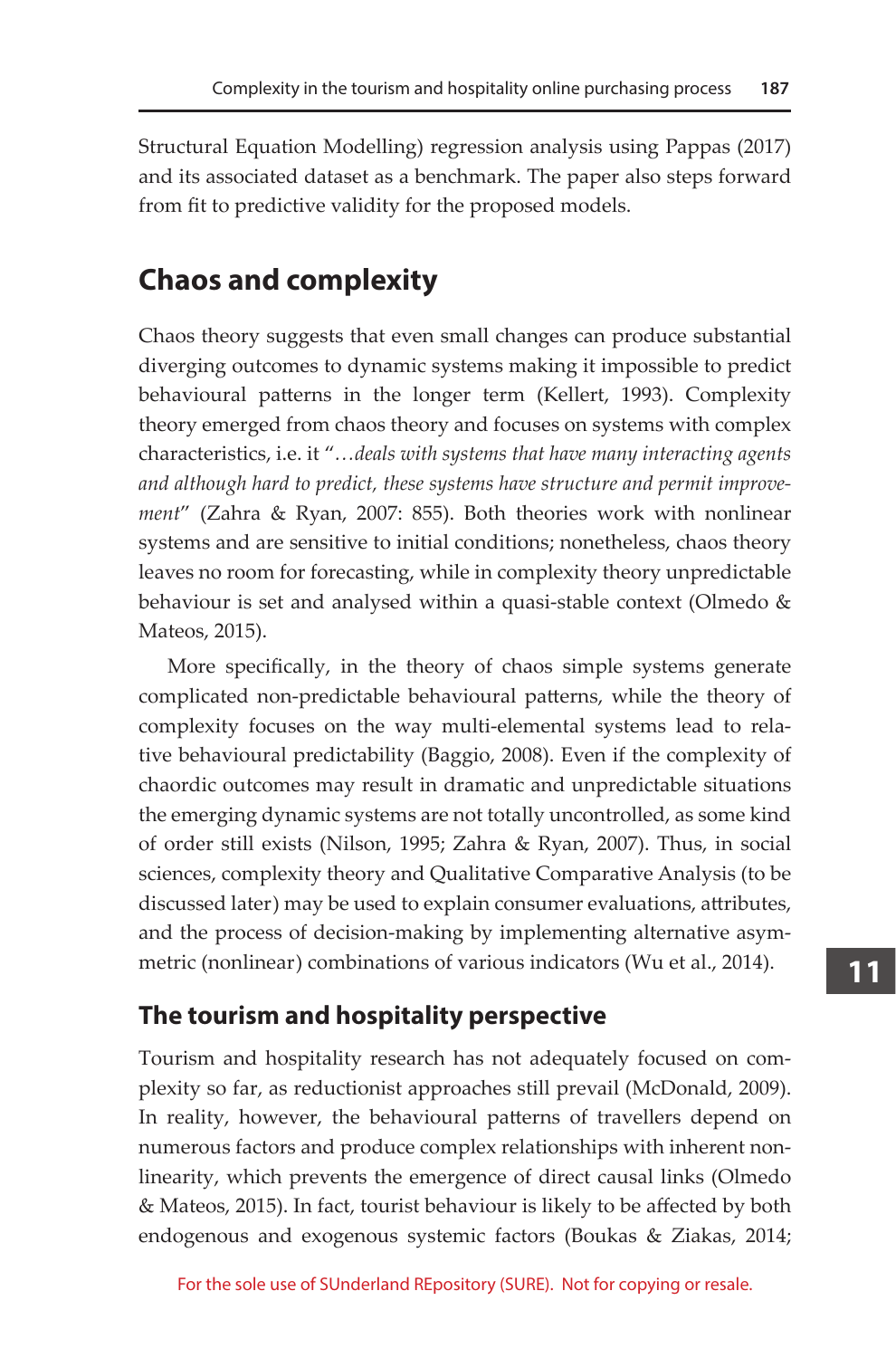Dylan, 2017); even so, all tourism and hospitality related factors have emerging stable features as some order seems to exist in their configuration (Olmedo & Mateos, 2015). This is the reason why almost two decades ago, chaos and complexity theories were proposed by Faulkner and Russell (1997) as alternative frameworks to examine tourism attributes and better understand dynamic systems whose comprehension until then was poor, due to the assumption that all underlying relationships are stable and static. In other words, the extent of behavioural complexity makes the Newtonian (linear) thinking inadequate and indicates a need for asymmetric (nonlinear) analysis (Laws & Prideaux, 2005). In tourism and hospitality, the application of complexity theory can provide substantial information concerning the formulation and expression of behavioural patterns (Russell & Faulkner, 2004), helping to better comprehend the changing dynamics of the tourist system (Faulkner & Russell, 2000).

## **Background of the study**

The importance of Internet as a distribution channel in tourism and hospitality is continuously growing, and its revenue generation worldwide is expected to reach 523 billion US dollars in 2016 (Statista, 2016). In fact, e-commerce has rapidly grown mainly due to the convenience and the value for money it offers to customers and the ability for them to learn about firms, products and services (Marom & Seidmann, 2011). On the other hand, perceived risk is included in all shopping decisions, predominantly when the outcome is uncertain (Dholakia, 2001). Hence, e-commerce has created concerns especially with respect to privacy (Pantano et al., 2013), security (Taylor & Strutton 2010), time consumed searching for information; uncertainty dealing with after sales service warranty when compared with traditional ways of shopping (Hong  $&$ Yi, 2012) and general distrust in product quality and delivery (Hong  $&$ Cha, 2013). Nonetheless, tourism and hospitality research related to retail online shopping behaviour is somewhat limited (Law et al., 2009; Amaro & Durate, 2015).

Marketing activities refer to the development, distribution, pricing and promotion of products and services (Dibb & Simkin, 2013; Pappas, 2015). Marketing can substantially influence the beliefs and perspectives of consumers about the performance of products and services (Nerkar & Roberts 2004) and ultimately determine their likelihood to purchase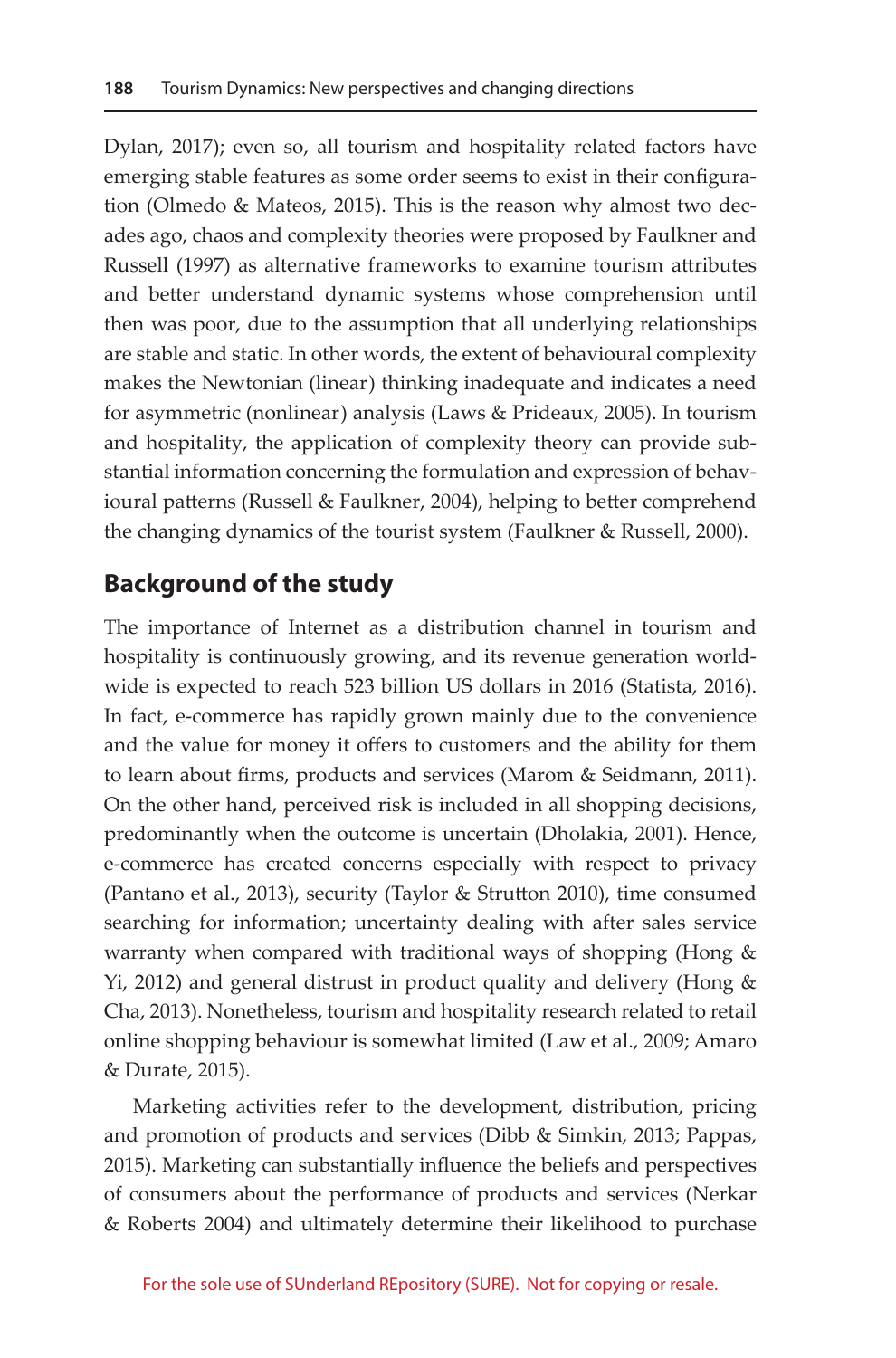(Leenders & Wierenga, 2008). Online marketing and eWOM is an essential tool for the minimisation of perceived risks introduced by frequent technological advances; the rapid technological evolution and development amongst consumers and competitors; and the reduction of overchoice confusion due to the increasing volume of product and service alternatives available to customers (Bore et al. 2017; Pantano et al., 2013). On the other hand, the benefits and risks of online shopping and the trust of consumers in products affect the e-marketing process (Pescher et al., 2014), since this needs to consider the characteristics of consumers (purposive and entertainment values); the provision and quantity of alternative products; and the formulation process of perceived benefits and risks (Okazaki, 2008).

In particular, the perceived e-commerce risks negatively affect consumers (Kim, 2007) irrespectively of how experienced shoppers they are (Liang & Jin-Shiang, 1998). This negative relationship increases when the risks are associated with monetary losses (Keating et al., 2009). These may prove relatively substantial, e.g. in the case of a family holiday package. In addition, tourists may be overloaded by the massive amounts of information provided by tourism and hospitality oriented web-vendors, as this may then negatively affect the image of tourist products, services, and destinations (Bjork & Kauppinen-Raisanen, 2012). Moreover, the high extent of specialisation and/or similarities of the provided products and services in tourism and hospitality increases the customers' confusion and renders purchasing decisions even more difficult (Yang and Lai, 2006).

Price and quality also affect online shopping. E-vendors provide price comparisons, giving the ability to consumers to find the lowest price for each product and service they are interested in buying (Bruce et al., 2004). The ease of comparing prices and finding product level information through online shopping is unprecedented, and creates new challenges for effective price discrimination (Garbarino & Maxwell, 2010). Furthermore, the importance of web-vendor quality leads companies to improve their websites' design, and enhance the interaction experience of their customers (Kholoud Al-Qeisi et al., 2014). The quality of vendors is a fundamental criterion for the formulation of purchasing and repurchasing intentions over an online channel (Bhatnagar et al., 2003). Thus, when an online channel is characterised by high quality, the consumers tend to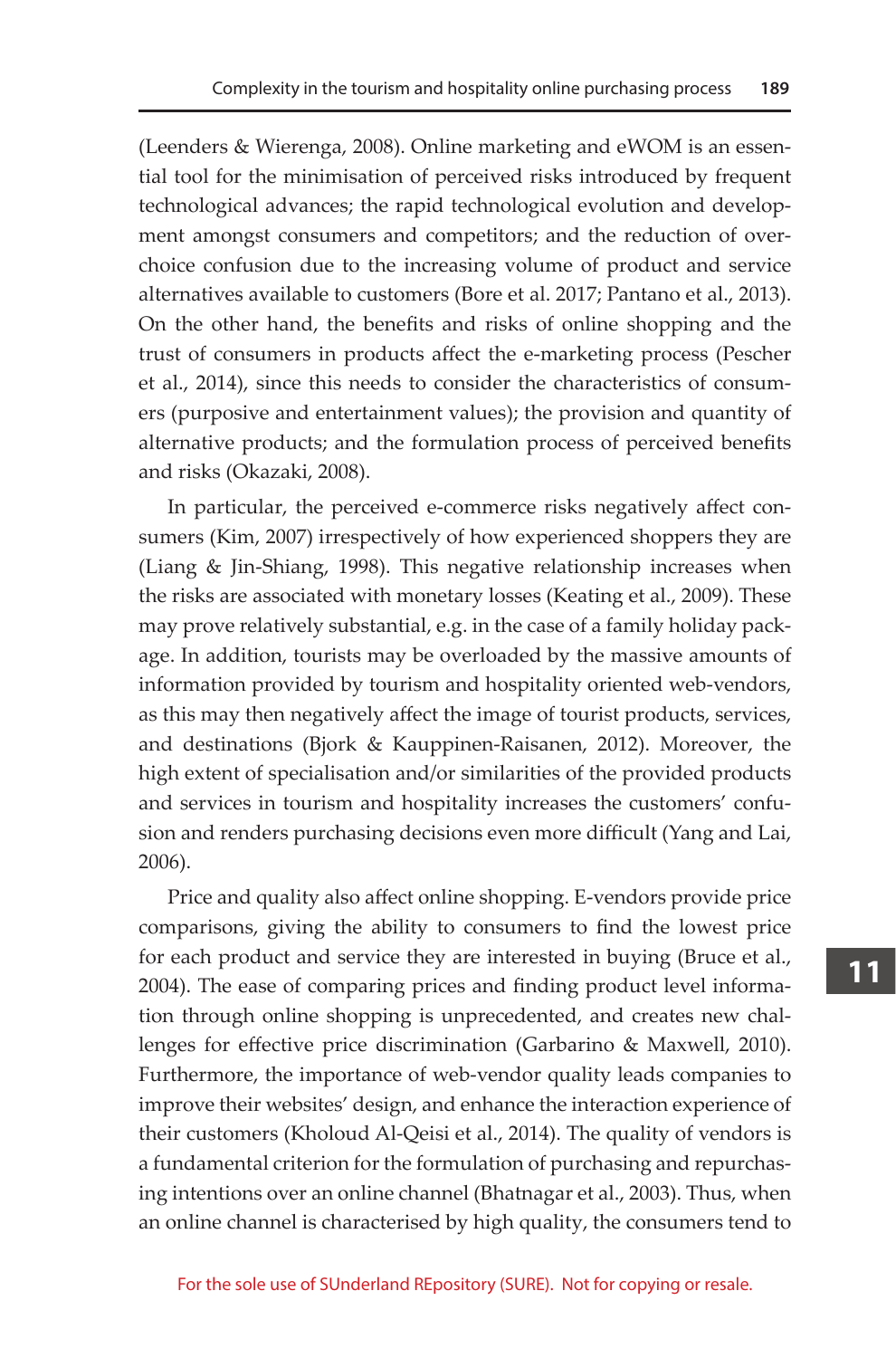trust it, hence it increases the possibility to be used by potential clients (Montoya-Weiss et al. 2003). Moreover, the information level (quality, accuracy etc.) provided by the web-vendor, and the consumers' perceptions in terms of product quality this vendor offers, also influence the relationship between price and quality (Ahn et al., 2004).

Having the above in mind, it is now widely accepted that Information Technology has changed the way consumers make their purchasing decisions (Moran & Muzellec, 2017). E-retailers substantially emphasise consumer trust, since e-shoppers are more reluctant to purchase the products in which they are interested online (Park et al., 2012). This is due to the inability of consumers to visit a store with physical presence and examine in person the product they intend to buy (Hong & Cho, 2011). Cognitive trust, which focuses on the beliefs of consumers stemming from logical expectations about the attributes of online retailers, impacts on emotional trust, which concerns the attitudes of consumers and their emotions, and this further impacts upon the intention to purchase (Komiak & Bembasat, 2006). In addition, the level of trust in e-shoppers exposed to inconsistent information and revisions in terms of products and services considerably influences their purchasing intentions (Zhang et al., 2014). This is the reason why e-retailers should try to convince consumers to buy their products (purchase decision and money transfer), by exceeding the trustworthiness behaviour threshold (Bente et al., 2012).

## **Methods**

#### **Participants**

The empirical research undertaken in this paper focuses on holidaymakers returning to Manchester International Airport (IATA code: MAN) who had used the Internet to book a part (travel, accommodation, destination activities) or the whole range of their holiday activities. This study used structured personal interviews with structured questionnaires as the most appropriate method to obtain the primary data. Personal interviews were the best method of achieving the study's objectives since they are the most versatile and productive method of communication (Pappas, 2014). They facilitate spontaneity and also provide opportunities to guide the discussion back to the outlined topic when discussions prove unfruitful (Sekaran & Bougie 2009). The participants' selection was based on an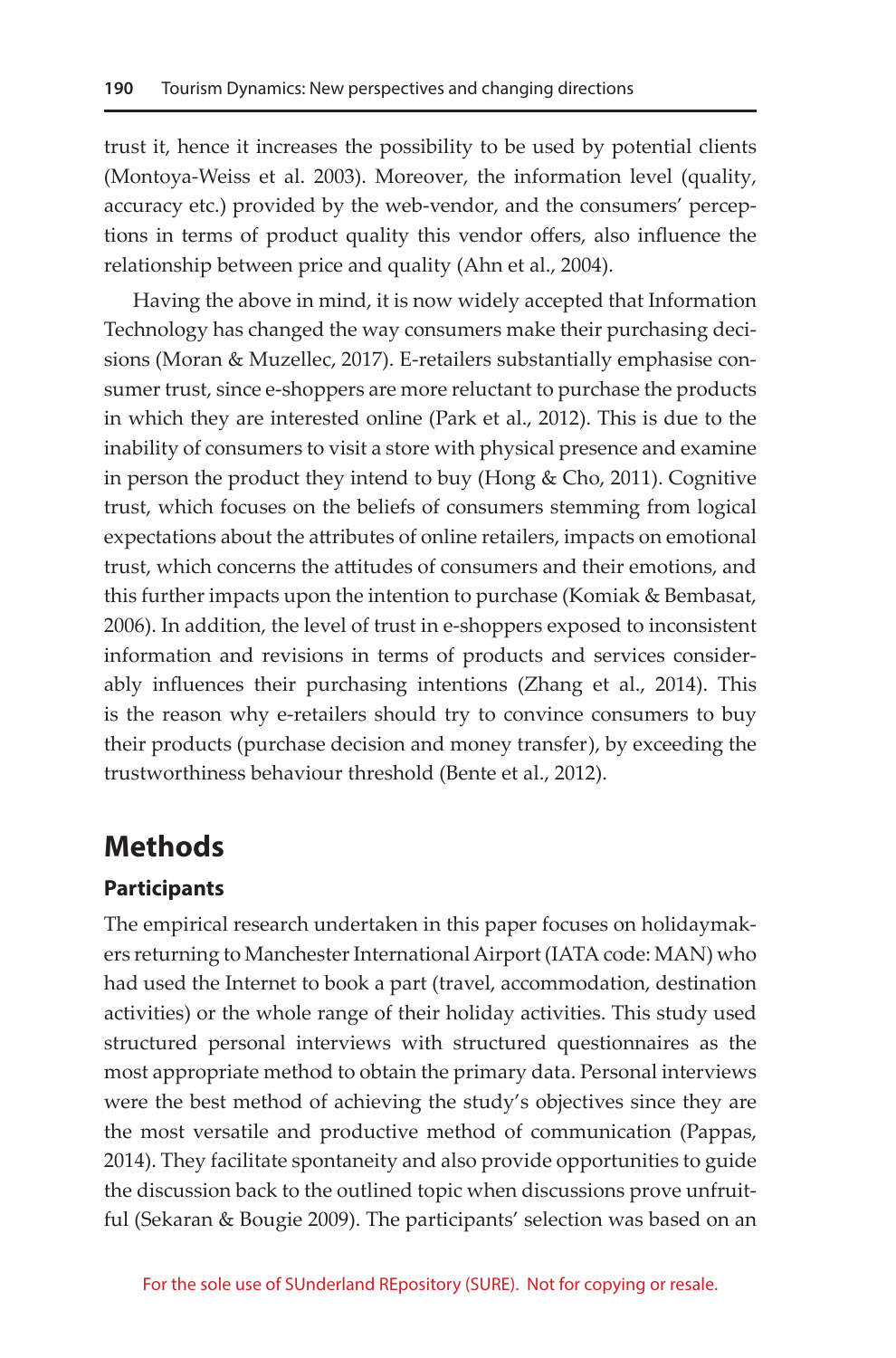exclusion question at the beginning of the interview which asked whether the potential participants had purchased online services related to their current vacations. More specifically, a stratified sample was selected by interviewing travellers at the airport's train station; bus station; and parking facilities. Following Sekaran and Bougie's (2009) suggestions for bias minimisation, one out of three travellers approaching the targeted areas was asked to participate in the research. Potential respondents were briefed on the study purpose; informed about the voluntary character of their participation; and assured of full confidentiality and anonymity of responses. Although the level of missing data vis-à-vis the entire sample was very small (i.e. only eight respondents declined to complete the interview), list-wise deletion was used (leading to the exclusion of the specific interview from the analysis) since this is considered as the least problematic method of handling missing data (Allison, 2001).

#### **Sample determination and collection**

Representativeness is a fundamental requirement when determining the sample size. According to Sevgin et al. (1996), when there are unknown population proportions, the researcher should choose a conservative response format of 50/50, based on the assumption that 50% of the respondents have negative perceptions, and 50% have not, to determine the sample size. A confidence level of at least 95% and a 5% sampling error were selected. Based on the above, the sample size was:

$$
N = \frac{(t - table)^2(hypothesis)}{S^2} \Rightarrow N = \frac{(1.96)^2(0.5)(0.5)}{(0.5)^2} \Rightarrow N = 384.16
$$
 [Rounded to 400]

The calculation of the sampling size is independent of the total population size, hence the sampling size determines the error (Aaker & Day 1990). Participants were approached in MAN's train station (400 people), bus station (400 people), and car parking facilities (400 people). Of the 1,200 holidaymakers approached, 735 completed the questionnaire (response rate: 61.25%). The overall statistical error of the sample population was 3.6%.

#### **Measures**

The questionnaire was based on prior research (Pappas, 2017) and consisted of 39 statements (Table 11.1) rated using a Likert Scale (1 strongly agree/7 strongly disagree), plus one exclusion question concerning online purchasing of tourist/hospitality products.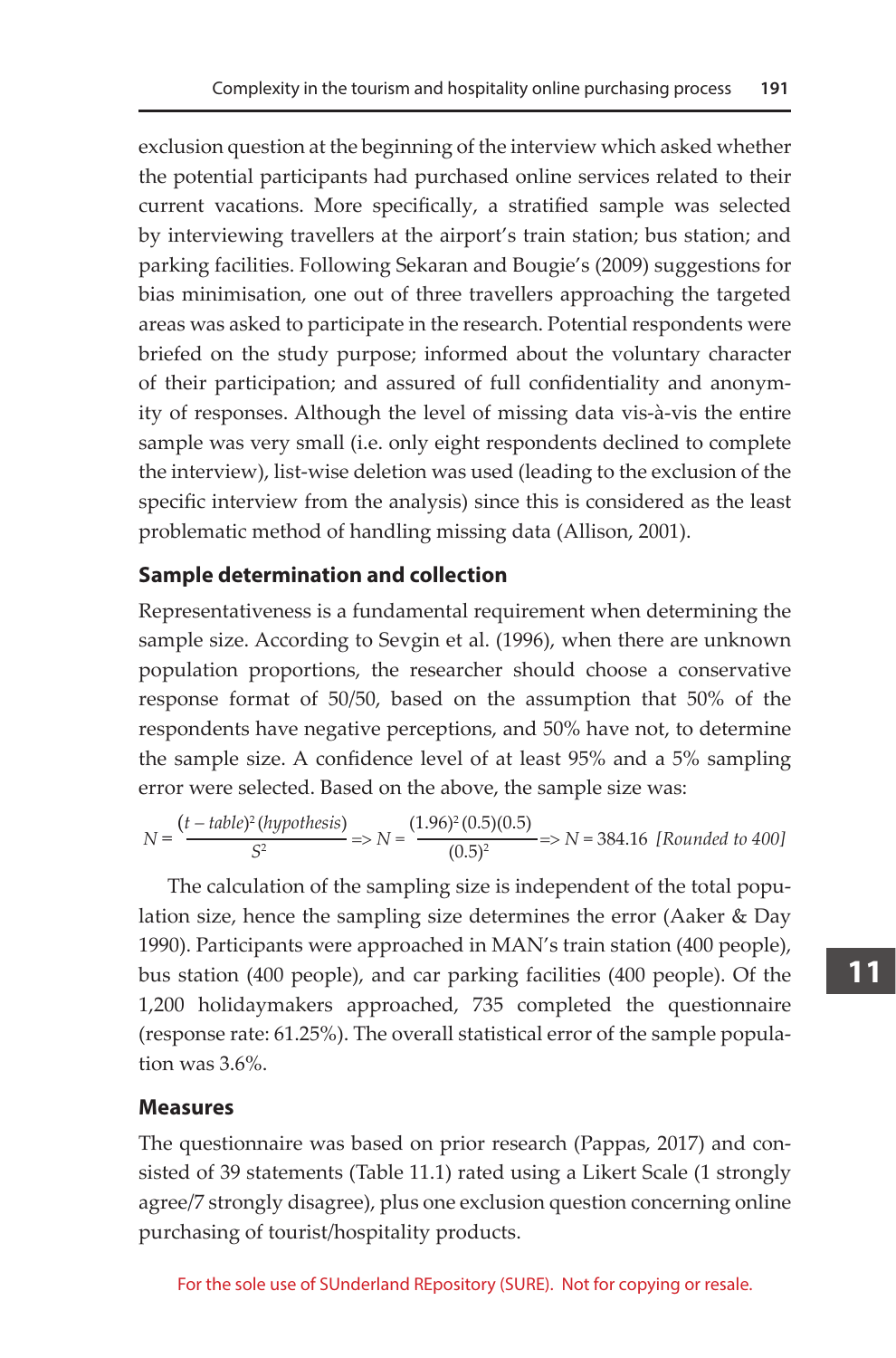## **Table 11.1:** Descriptive statistics. Source: adapted from Pappas (2017)

| <b>Marketing Activities</b> |                                                                                                                             |              |              |
|-----------------------------|-----------------------------------------------------------------------------------------------------------------------------|--------------|--------------|
|                             | MA1   Direct marketing activities (i.e. direct mails and e-mails) influence my purchasing online decisions                  | 2.29         | 0.56         |
| MA <sub>2</sub>             | The "above the line" promotional activities (i.e. TV and radio advertisements) influence my purchasing<br>online decisions  | 3.02         | 0.57         |
|                             | MA3 Corporate branding strategy influences my purchasing online decisions                                                   | 2.78         | 0.47         |
|                             | MA4 The performance of the product I intend to buy influences my purchasing online decisions                                | 1.75         | 0.26         |
|                             | <b>Perceived Benefits</b>                                                                                                   |              |              |
| PB1                         | I believe that online shopping is convenient                                                                                | 2.16         | 0.60         |
| PB <sub>2</sub>             | I can save money by shopping online                                                                                         | 1.87         | 0.74         |
| PB <sub>3</sub>             | I can save time by shopping online                                                                                          | 1.55         | 0.57         |
| PB4                         | Purchasing online enables me to accomplish a shopping task more efficiently than using high street stores                   | 2.47         | 0.37         |
| PB5                         | Purchasing online increases my shopping productivity                                                                        | 2.83         | 0.49         |
|                             | <b>Perceived Risks</b>                                                                                                      | Mean         | St. Dev      |
| PR1                         | Purchasing online involves greater risk of credit loss compared with traditional shopping                                   | 2.55         | 0.78         |
| PR <sub>2</sub>             | Purchasing online involves a more complicated payment procedure compared with traditional shopping                          | 2.21         | 0.36         |
| PR <sub>3</sub>             | Purchasing online involves more time spent searching for information compared with traditional shopping                     | 5.28         | 0.45         |
| PR4                         | Purchasing online involves greater risk of private information loss compared with traditional shopping                      | 4.06         | 0.70         |
| PR5                         | Purchasing online involves greater risk of after-sales service warranty complications compared with<br>traditional shopping | 3.87         | 0.44         |
| PR <sub>6</sub>             | Providing credit card information online is riskier compared to doing so over the phone to an offline vendor                | 4.85         | 0.48         |
| PR7                         | Purchasing online involves a risk of fraudulent website practices                                                           | 1.88         | 0.71         |
|                             | <b>Over-Choice Confusion</b>                                                                                                | Mean         | St. Dev      |
| CO1                         | There are so many tourism products to choose from that often I feel confused                                                | 2.19         | 0.48         |
| CO <sub>2</sub>             | Sometimes it is hard to choose from where to shop                                                                           | 3.45         | 0.47         |
| CO <sub>3</sub>             | The more I learn about tourism products, the harder it seems to choose the best                                             | 4.20         | 0.37         |
| CO <sub>4</sub>             | All the information I get on different tourism products confuses me                                                         | 2.74         | 0.55         |
|                             | <b>Price Issues</b>                                                                                                         | Mean         | St. Dev      |
| P <sub>1</sub>              | The higher the price of a product, the better its quality                                                                   | 3.01         | 0.45         |
| PI <sub>2</sub>             | I prefer to buy the best-selling brands                                                                                     | 2.82         | 0.65         |
| PI3<br>PI4                  | I buy as many of my tourist products as possible at discounted prices<br>I usually choose lower priced tourist products     | 3.68<br>1.42 | 0.88<br>0.72 |
| PI <sub>5</sub>             | I look carefully to find the best value-for-money                                                                           | 1.78         | 0.53         |
|                             | <b>Quality Issues</b>                                                                                                       | Mean         | St. Dev      |
| QI1                         | It is important that the e-vendor provides detailed information on featured products                                        | 1.82         | 0.54         |
| QI2                         | It is important that the e-vendor provides accurate information on featured products                                        | 1.97         | 0.60         |
| Q <sub>13</sub>             | It is important that the e-vendor can be trusted to provide whatever is promised                                            | 1.70         | 0.85         |
| QI4                         | It is important that the e-vendor instils confidence in customers by reducing uncertainty (e.g. joint                       | 1.52         | 0.74         |
|                             | problem-solving)                                                                                                            |              |              |
| QI5                         | It is important that the e-vendor understands and adapts to the customer's specific needs                                   | 1.69         | 0.62         |
| Q16                         | It is important that the e-vendor sells tourism products of high quality                                                    | 2.46         | 0.41         |
| Ql7                         | It is important that the e-vendor offers a wide variety of tourism products                                                 | 2.88         | 0.46         |
|                             | <b>Consumer Trust</b>                                                                                                       | Mean         | St. Dev      |
| CT1<br>CT <sub>2</sub>      | Shopping online is trustworthy<br>The e-vendor I use gives me the impression of being honest                                | 2.95<br>2.87 | 0.69<br>0.55 |
| CT <sub>3</sub>             | The e-vendor I use gives me the impression that cares for their customers                                                   | 2.41         | 0.49         |
| CT4                         | The e-vendor I use gives me the impression that they have the ability to fulfil my needs                                    | 2.56         | 0.78         |
|                             | <b>Intention to Purchase</b>                                                                                                | Mean         | St. Dev      |
| IP <sub>1</sub>             | I am likely to purchase tourism products online                                                                             | 2.24         | 0.51         |
| IP <sub>2</sub>             | I am likely to recommend online shopping to my friends                                                                      | 1.90         | 0.59         |
| IP3                         | I am likely to make another online purchase if I need a tourism product                                                     | 2.07         | 0.47         |

For the sole use of SUnderland REpository (SURE). Not for copying or resale.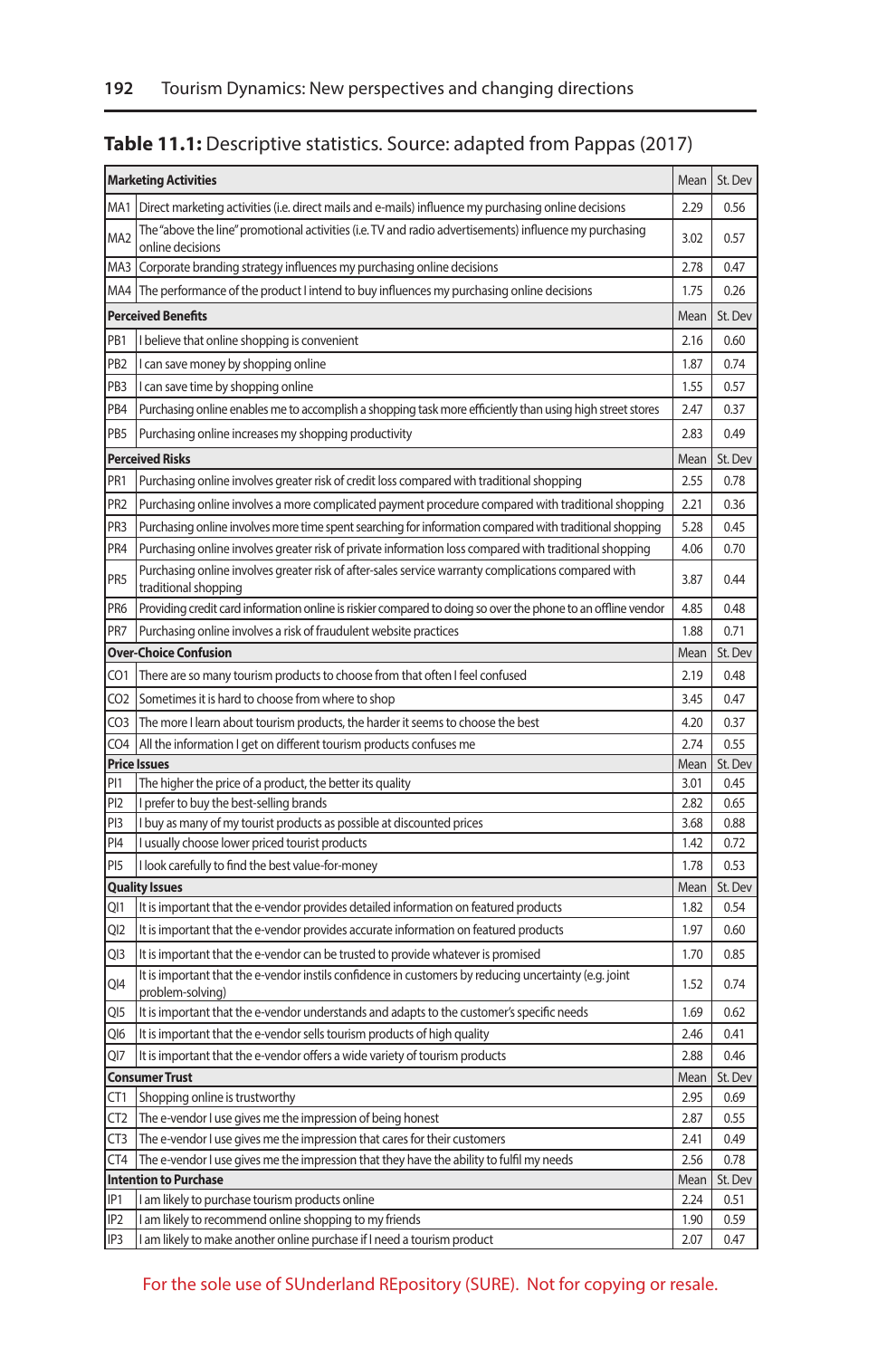The reliability and validity of this selection rationale is supported by studies such as Kyle et al. (2003) and Gross and Brown (2008). Eight statements were selected from six different studies, i.e. Chikweche and Fletcher (2010) with respect to marketing activities (MA – four statements); Kim et al. (2008) to evaluate the perceived benefits (PB – five statements) and the intention to purchase (IP – three statements); Hong and Yi (2012) to examine the perceived risks (PR – seven statements); Tarnanidis et al. (2015) regarding over-choice confusion (CO – four statements) and price issues (PI – five statements); Ahn et al. (2004) to address quality issues (QI – seven statements); and Gefen et al. (2003) with respect to consumer trust (CT – four statements).

#### **fsQCA**

The study analyses the participants' responses to the questionnaire using fuzzy-set Qualitative Comparative Analysis (fsQCA). This is a theoretical method to examine relationships believed to have a bearing upon the outcome of interest and to identify any potential binary set of combinations generated from related predictors (Longest & Vaisey, 2008). QCA is a mixed-method technique, since it combines quantitative empirical testing (Longest & Vaisey, 2008) and qualitative inductive reasoning through case analysis (Ragin, 2000). QCA handles logical complexity by allowing for the fact that different combinations of characteristics may produce different results when jointly considered with other events or conditions (Kent & Argouslidis, 2005). The study also estimates negated sets, i.e. presence or absence of a given condition (Woodside & Zhang, 2013), where membership is calculated by taking one minus the score of membership of the examined case in the original fuzzy set (Skarmeas et al., 2014).

According to Ordanini et al. (2014), in set theory a sub relation with fuzzy measures is consistent when the membership scores of a given attributional causal set are equal or consistently less than the membership scores in the outcome set. Thus, consistency should be calculated as follows:

$$
Consistency (X_i \le Y_i) = \sum_i [\min(X_i; Y_i] / \sum_i (X_i)
$$

where, for holidaymaker  $i$ ,  $X_i$  is the membership score in each considered attribute (i.e. configuration) and  $Y_i$  is the membership score in the outcome condition. Accordingly, coverage includes the assessment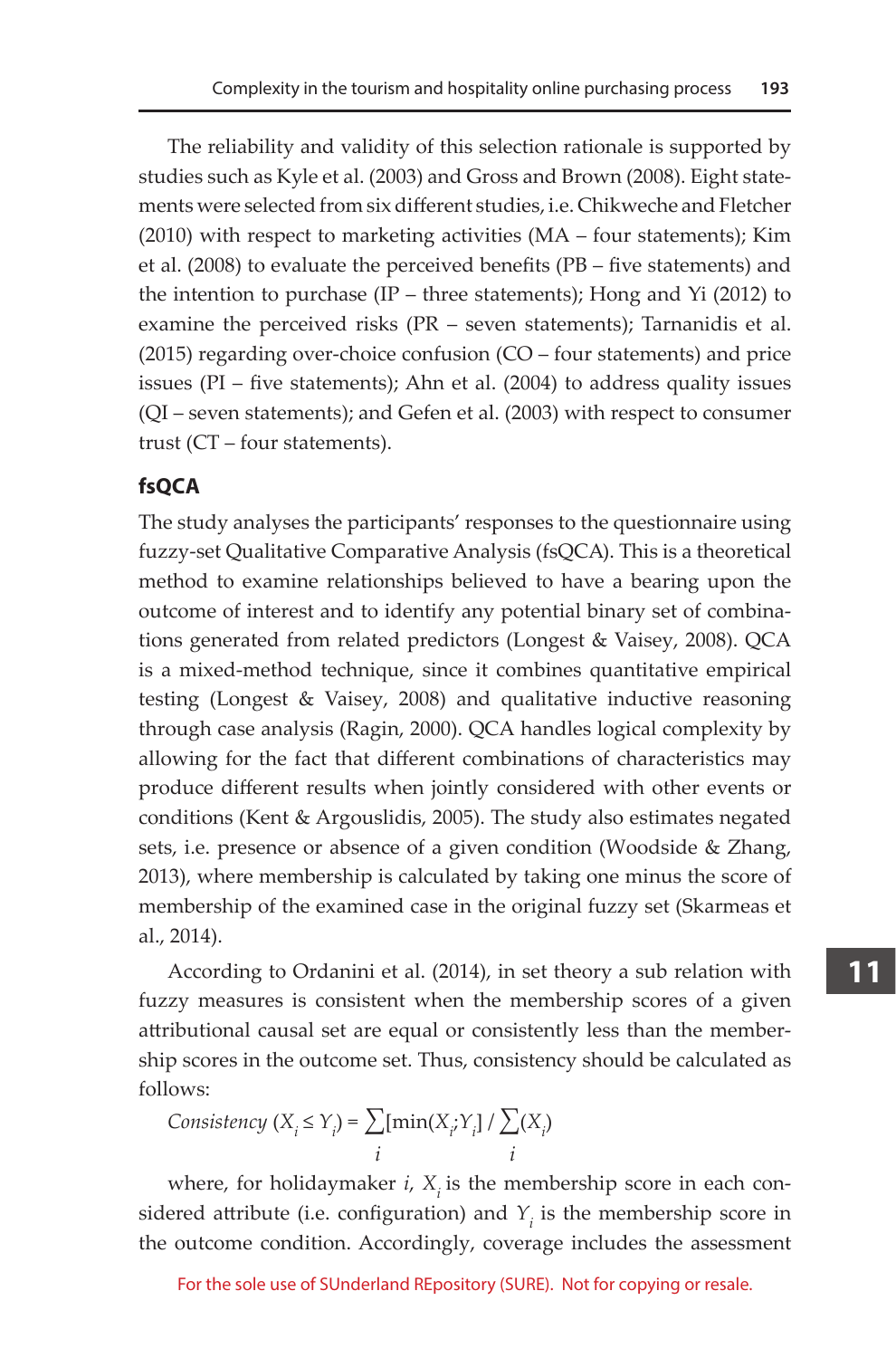of sufficient configurations' empirical importance (Ordanini et al., 2014) and is calculated as follows:

$$
Coverage (X_i \le Y_i) = \sum_i [min(X_i; Y_i] / \sum_i (Y_i)
$$

As presented in the correlation matrix (Table 11.2) the absolute values of all correlation coefficients are below 0.60.

| <b>Measures</b> |                             |        | 2       | 3      | 4      | 5    | 6    | 7    | 8    |
|-----------------|-----------------------------|--------|---------|--------|--------|------|------|------|------|
| 1               | <b>Marketing Activities</b> | 1.00   |         |        |        |      |      |      |      |
| $\overline{2}$  | <b>Perceived Benefits</b>   | .31    | 1.00    |        |        |      |      |      |      |
| 3               | <b>Perceived Risks</b>      | $-.26$ | $-0.06$ | 1.00   |        |      |      |      |      |
| 4               | Over-choice Confusion       | $-.28$ | .03     | .17    | 1.00   |      |      |      |      |
| 5               | Price Issues                | $-17$  | $-.04$  | .25    | .27    | 1.00 |      |      |      |
| 6               | <b>Quality Issues</b>       | .08    | .03     | $-.13$ | $-18$  | .12  | 1.00 |      |      |
| 7               | <b>Consumer Trust</b>       | .09    | .01     | $-.08$ | $-.32$ | .07  | .25  | 1.00 |      |
| 8               | Intention to Purchase       | .22    | .12     | $-.04$ | $-.11$ | .02  | .31  | .12  | 1.00 |
|                 | Cronbach q                  | .831   | .828    | .837   | .809   | .846 | .848 | .837 | .829 |

**Table 11.2:** Correlation matrix

According to Skarmeas et al. (2014), this outcome indicates that there is a general asymmetry in the various relationships among variables. Thus, the causal conditions produced by the alternative combinations may lead to the same outcome condition (Woodside, 2013). Using fsQCA this study examines the formulation of online purchasing tourism and hospitality intentions by estimating the complex antecedent conditions (i.e. causal recipes) leading to high membership in the eight statements discussed previously. Figure 11.1 shows graphically the underlying research model and the relationships expected to emerge among the statements. The theoretical justification of the model constructs as well as the determination of its hypotheses (with the full deployment of its linear analysis), are presented in Pappas (2017).

While traditional analysis considers arrows in the context of linearity, in the present case non-linear complex solutions (i.e. causal recipes) are of importance as depicted by the level of membership scores. In fact, as Woodside and Zhang (2013) indicate, the membership score of a case in a recipe is the membership degree of simple causal conditions of fuzzy-sets that intersect and include the recipe. In the causal recipe, this intersection is the minimum score amongst the selected simple conditions (Skarmeas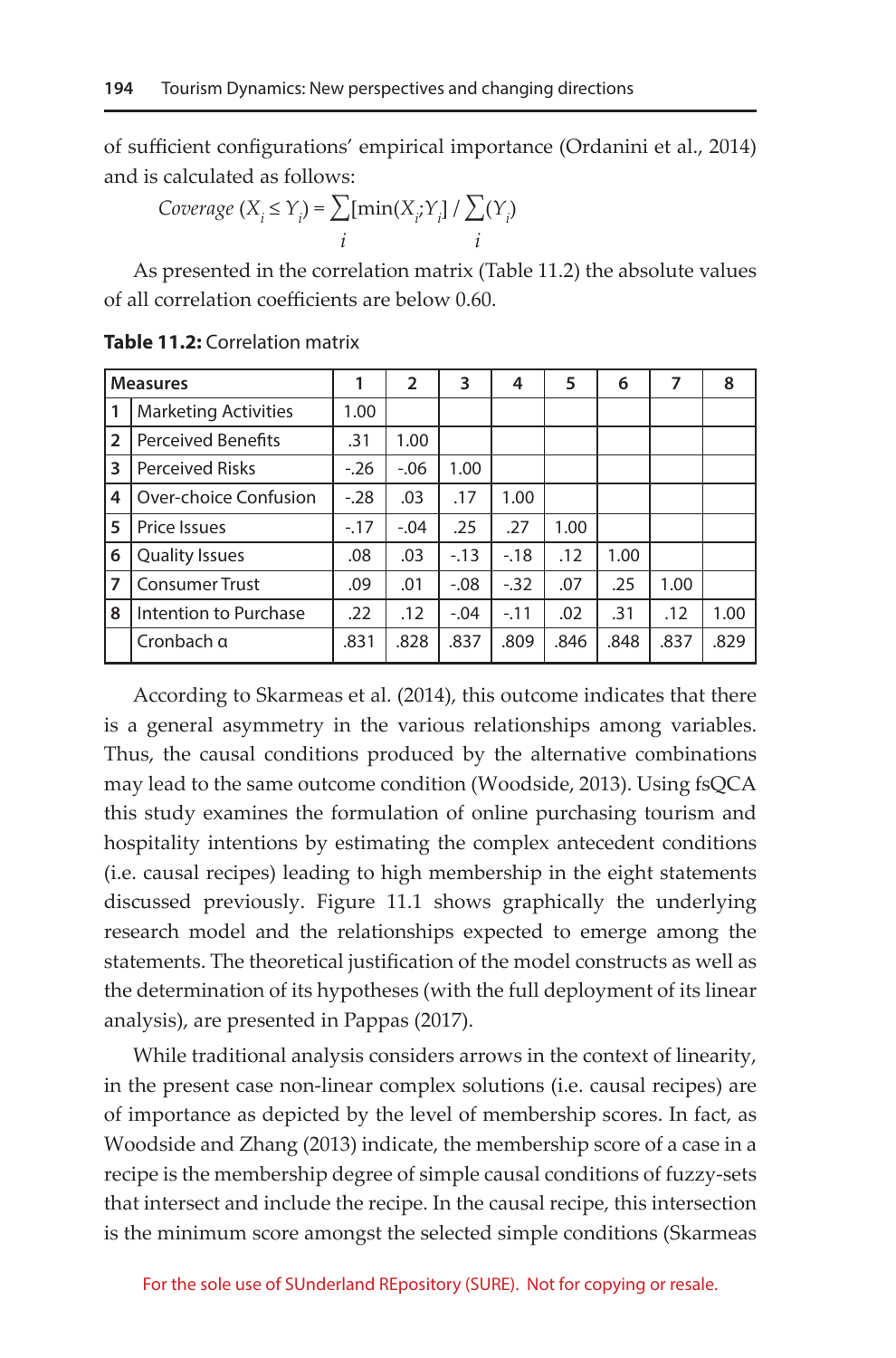et al., 2014). Based on complexity, the study assumes that instead of having symmetrical net effects, asymmetric relationships exist.

According to Woodside (2014: 2499) the asymmetric measure of consistency is analogous to the symmetric measure of correlation, whilst the asymmetric measure of coverage is analogous to the symmetric coefficient of determination.

When examining model acceptability, the provided solution is considered informative when coverage is between .25 and .75 and consistency is above .74 (Skarmeas et al., 2014).



**Figure 11.1:** The Research Model Architecture. Adapted from Pappas (2017)

# **Results**

## **Implementation of fsQCA algorithms**

Having the above in mind, the study evaluates the causal recipes (or complex antecedent conditions) that provide a high membership. Using non-linearity, the study highlights combined complexities and identifies asymmetric relationships. The research includes the perspectives of 735 respondents, and its calibration has been implemented by a group of 47 randomly selected individual cases. The calibrated fuzzy sets used were 'f\_ma' for marketing activities; 'f\_pb' for perceived benefits; 'f\_pr' for perceived risks; 'f\_oc' for over-choice confusion; 'f\_pi' for price issues; 'f\_qi' for quality issues; 'f\_ct' for consumer trust; and 'f\_ip' for intention to purchase.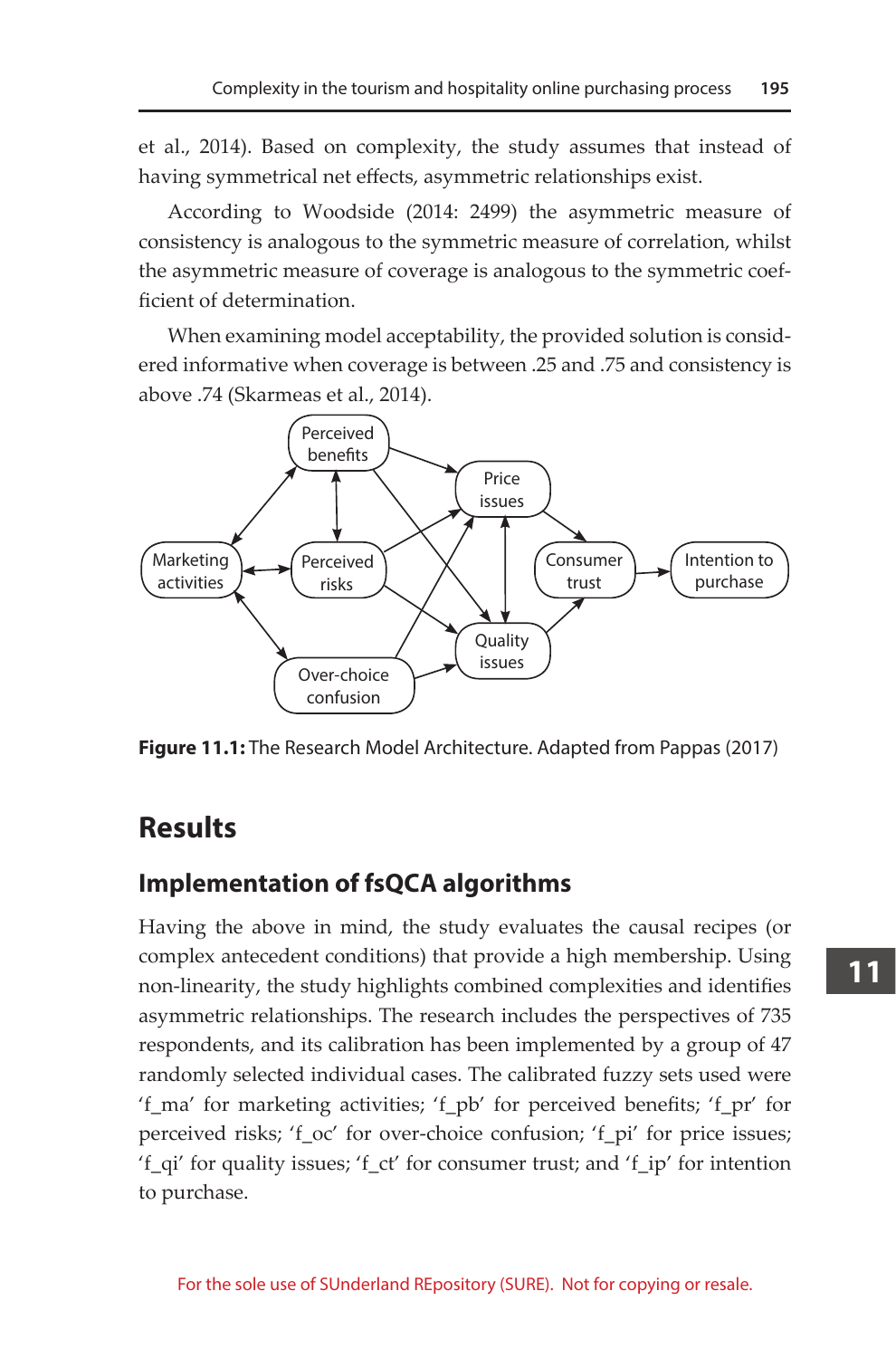| <b>Complex Solution Findings</b>   | Raw<br>Coverage | Unique<br>Coverage | Consistency |
|------------------------------------|-----------------|--------------------|-------------|
| <b>Marketing Activities</b>        |                 |                    |             |
| Model: f_ma=f(f_pb,f_pr,f_oc)      |                 |                    |             |
| f_pb*f_pr*~f_oc                    | 0.429           | 0.076              | 0.869       |
| f_pb*~f_pr*~f_oc                   | 0.396           | 0.113              | 0.873       |
| Solution Coverage: 0.414           |                 |                    |             |
| Solution Consistency: 0.833        |                 |                    |             |
| <b>Perceived Benefits</b>          |                 |                    |             |
| Model: f_pb=f(f_ma,f_pr)           |                 |                    |             |
| f_ma*f_pr                          | 0.482           | 0.483              | 0.849       |
| Solution Coverage: 0.482           |                 |                    |             |
| Solution Consistency: 0.850        |                 |                    |             |
| <b>Perceived Risks</b>             |                 |                    |             |
| Model: f_pr=f(f_ma,f_pb)           |                 |                    |             |
| f_ma*~f_pb                         | 0.521           | 0.528              | 0.859       |
| Solution Coverage: 0.521           |                 |                    |             |
| Solution Consistency: 0.859        |                 |                    |             |
| <b>Price Issues</b>                |                 |                    |             |
| Model: f_pi=f(f_pb,f_pr,f_oc,f_qi) |                 |                    |             |
| f_pb*f_pr*~f_oc*f_qi               | 0.403           | 0.089              | 0.830       |
| f_pb*f_pr*f_oc*~f_qi               | 0.328           | 0.079              | 0.818       |
| Solution Coverage: 0.383           |                 |                    |             |
| Solution Consistency: 0.814        |                 |                    |             |
| <b>Quality Issues</b>              |                 |                    |             |
| Model: f_qi=f(f_pb,f_pr,f_oc,f_pi) |                 |                    |             |
| f_pb*f_pr*f_oc*~f_pi               | 0.393           | 0.089              | 0.814       |
| ~f_pb*f_pr*~f_oc*f_pi              | 0.439           | 0.113              | 0.820       |
| f_pb*f_pr*~f_oc*f_pi               | 0.372           | 0.083              | 0.809       |
| Solution Coverage: 0.517           |                 |                    |             |
| Solution Consistency: 0.815        |                 |                    |             |
| <b>Consumer Trust</b>              |                 |                    |             |
| Model: f_ct=f(f_pi,f_qi)           |                 |                    |             |
| f_pi*f_qi                          | 0.508           | 0.508              | 0.884       |
| Solution Coverage: 0.508           |                 |                    |             |
| Solution Consistency: 0.884        |                 |                    |             |

## **Table 11.3:** Complex solutions

For the sole use of SUnderland REpository (SURE). Not for copying or resale.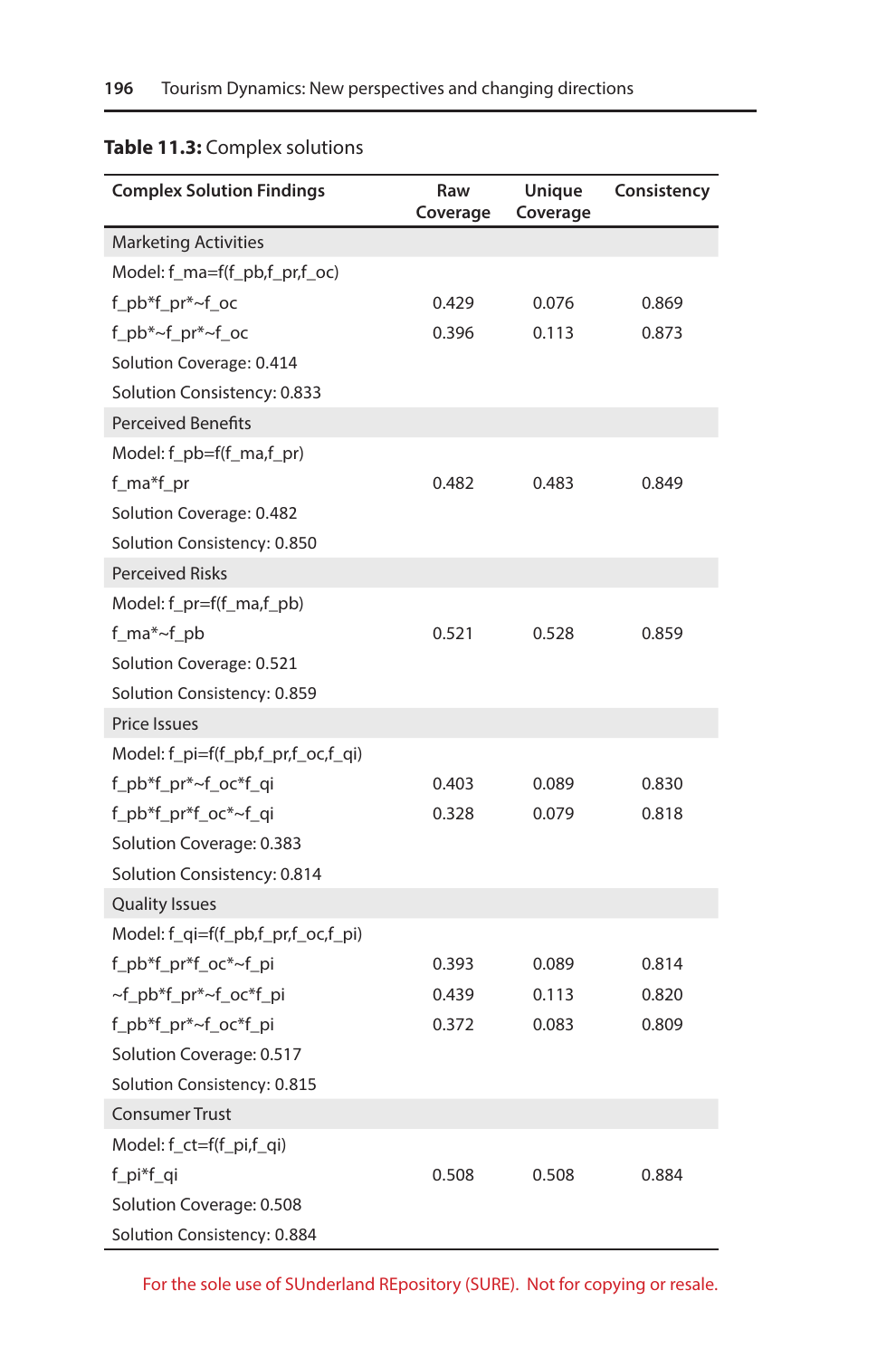#### **Sufficient complex statements for marketing activities**

In terms of marketing activities, the complex solution reveals two pathways (Table 11.3). The first concerns the combination of high influence of perceived benefits and risks with low influence (denoted by ~) from overchoice confusion. The consistency of this pathway is good (0.869), explaining a considerable amount of marketing activities (coverage=0.429). The second solution reveals that high perceived benefits with low perceived risks and low over-choice confusion lead to high membership scores for marketing activities. This pathway is slightly more consistent than the previous one (consistency=0.873), but explains fewer cases of marketing activities (coverage=0.396). In total, the marketing activities solution indicates a fairly high consistency (0.833) and coverage (0.414).

#### **Sufficient complex statements for perceived benefits and risks**

As illustrated in Table 11.3, the complex solution revealed only one pathway concerning perceived benefits. This pathway suggests that high marketing activities and perceived risks lead to high membership scores for perceived benefits. The consistency of this pathway is good (0.850) also having a considerable inclusion of cases (coverage=0.482).

As in perceived benefits, the complex solution revealed only one pathway in perceived risks. More specifically, the results indicate that high marketing activities and low perceived benefits produce high membership scores for perceived risks. This solution is also characterised by fairly good consistency (0.859) and the highest coverage (0.521) produced by any other complex solution.

#### **Sufficient complex statements for price and quality issues**

There are two complex solutions produced in terms of price issues. The first solution proposes that high perceived benefits and risks, and high quality issues with low over-choice confusion result in high price issues. This solution is fairly consistent at 0.830 and has a good coverage at 0.403. The second solution suggests that high perceived benefits, risks and overchoice confusion with low quality issues also result in high price issues. This complex solution gives a slightly lower consistency (0.818) than the previous one, also having a lower coverage (0.328). The solution as a whole has a good consistency at 0.814 and high coverage at 0.383.

Quality issues seem to generate most of the complex solutions. The fist solution suggests that high perceived benefits, risks and over-choice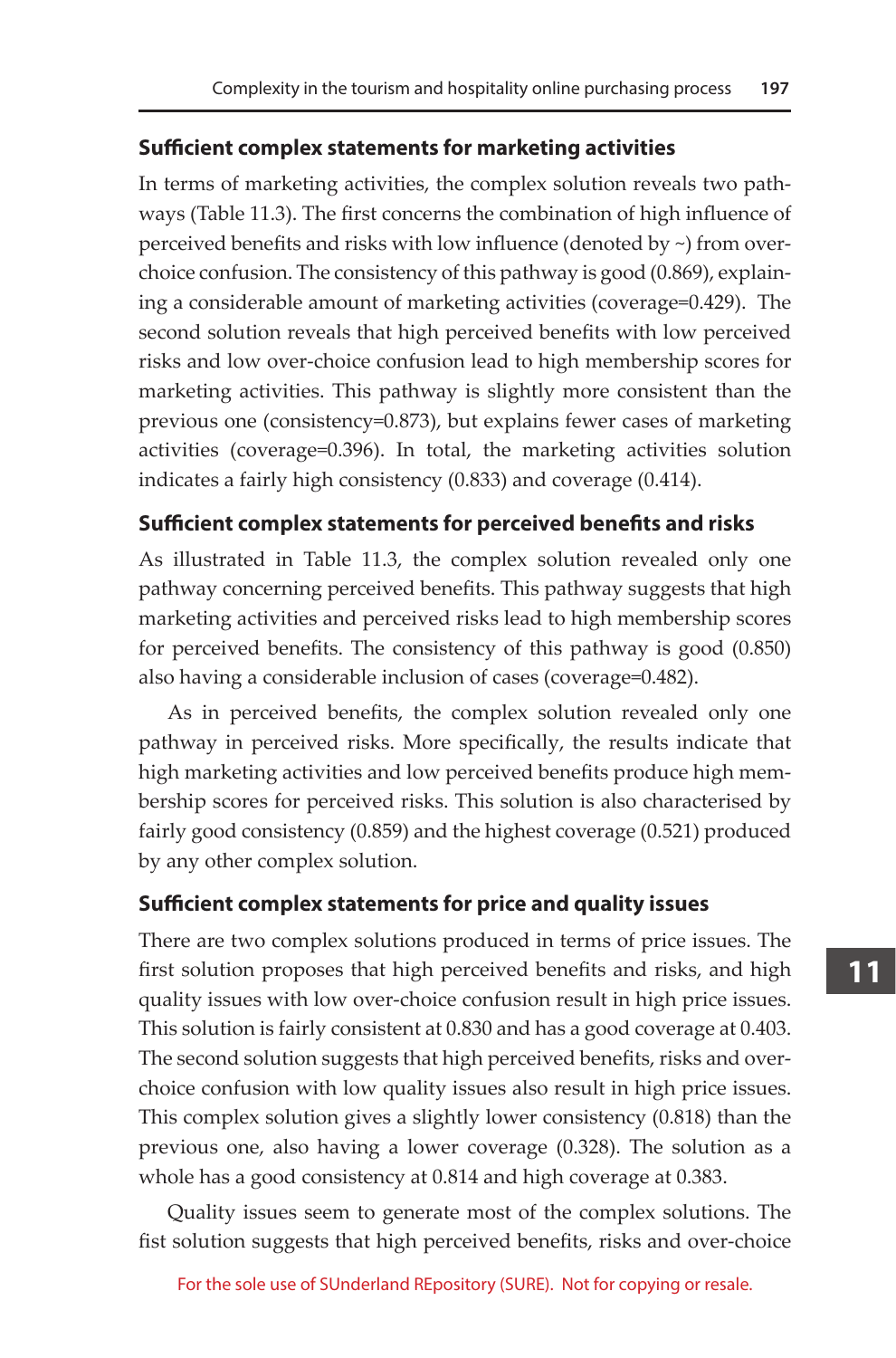confusion with low price issues can produce high quality issues. The consistency of this solution is at 0.814 and its coverage at 0.393. The second solution indicates that high perceived risks and price issues with low perceived benefits and over-choice confusion lead to high membership scores for quality issues. This solution presents the highest consistency (0.820) and coverage (0.439) of the three generated in quality issues. The last solution suggests that high perceived benefits, risks and price issues with low over-choice confusion result in high quality issues. In contrast with the previous solution, this one generates the lowest consistency (0.809) and coverage (0.372) levels. Overall, the solution consistency is good (0.815) also providing a high coverage (0.517).

#### **Sufficient complex statement for consumer trust**

The findings provide one more complex solution, this time focusing on consumer trust. The last complex solution indicates that high price and quality issues provide high membership scores in consumer trust. This pathway appears to have the highest consistency (0.884) from all other complex solutions in this research. It also has a high coverage rate (0.508).

Based on the model architecture of Figure 11.1 and since confusion by over-choice and intention to purchase are solely determined by one factor (i.e. marketing activities and consumer trust respectively) no sufficient complex statements have been estimated in these cases.

# **Discussion**

The results presented above set the foundations for an interesting discussion. In terms of marketing activities, perceived benefits are included in both complex solutions highlighting their importance for the consumers' online decision-making in tourism and hospitality. This finding is in agreement with Pescher et al. (2014) and Leenders and Wierenga (2008). On the other hand, perceived risks do not appear in both derived solutions, i.e. perceived risks do not always influence marketing activities related to tourism products. In addition, over-choice confusion is absent from both derived recipes. The two latter findings contradict Pantano et al (2013) and suggest that the fundamental relationship encapsulates marketing activities and perceived benefits, whilst in some cases perceived risks are also included in this complex solution. They also highlight how marketing activities are influenced by the three fundamental aspects (i.e.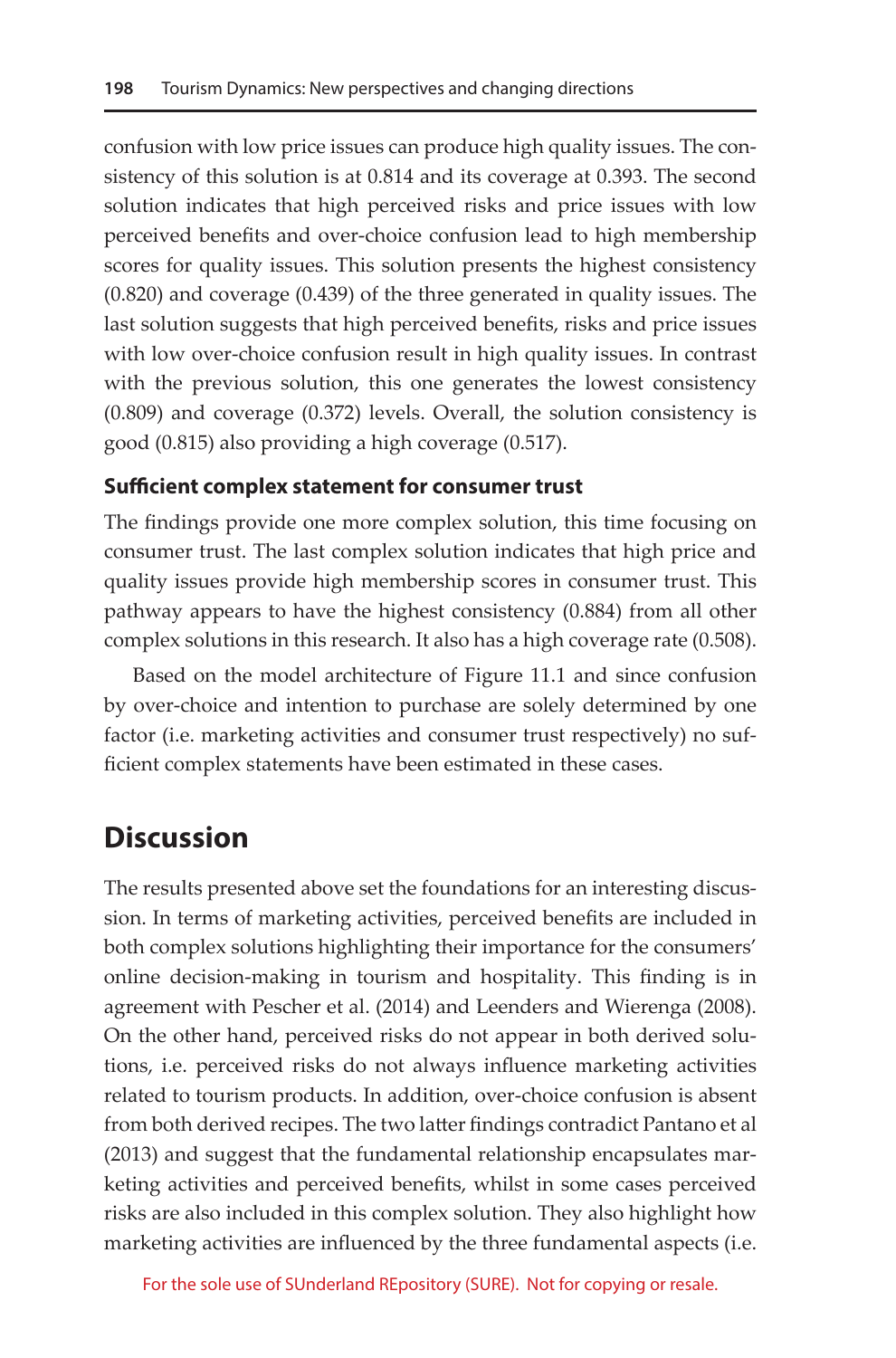perceived benefits, risks, and over-choice confusion) that subsequently impact on price, quality and consumer trust and ultimately affect purchasing intentions of online tourism consumers as shown in Figure 11.1.

Concerning perceived benefits, the combination of both antecedent conditions (i.e. marketing activities and perceived risks) is necessary to shape their influence in online tourism and hospitality shopping. This pathway is in line with Marom and Seidmann (2011) considering the beneficial effects of online shopping, and Dholakia (2001) regarding the inclusion of perceived risk in all purchasing decisions. On the other hand, the provided solution for perceived risks indicates their association with marketing activities, while perceived benefits are excluded from the derived recipe. This finding further highlights the importance of perceived risks in decision making as suggested by Dholakia (2001) and the influential mitigating role of marketing activities as pinpointed by Nerkar and Roberts (2004). These results contribute to the better understanding of perceived risks' role and importance for online tourism and hospitality shopping, and further clarify their relationship and influence on perceived benefits and marketing.

Price issues findings reveal that perceived benefits and risks appear in both pathways, making them the necessary antecedent conditions for price-oriented perception formulation. Nonetheless, when over-choice confusion appears (first recipe), quality issues are excluded and vice versa (second recipe). The findings indicate that all three fundamental aspects (i.e. perceived benefits, risks, and over-choice confusion) can influence price issues, while in some cases over-choice confusion does not affect purchasing decisions. Similarly, findings in quality issues have revealed three pathways. The only antecedent simple condition that appears in all derived recipes is the perceived risks. Conversely, perceived benefits and price issues appear in two out of the three solutions, while over-choice confusion is included only in one of them. This makes the latter condition the weaker one regarding its influence on quality issues compared to the other three. The significance of perceived risks indicates their importance for quality perceptions. In addition, when all three fundamental aspects (perceived benefits, risks, and over-choice confusion), impact upon quality, the price issues are absent. Thus, the relationship affecting price and quality as discussed by Ahn et al. (2004), and theoretically supported by the price-quality nexus, which suggests that customers use price to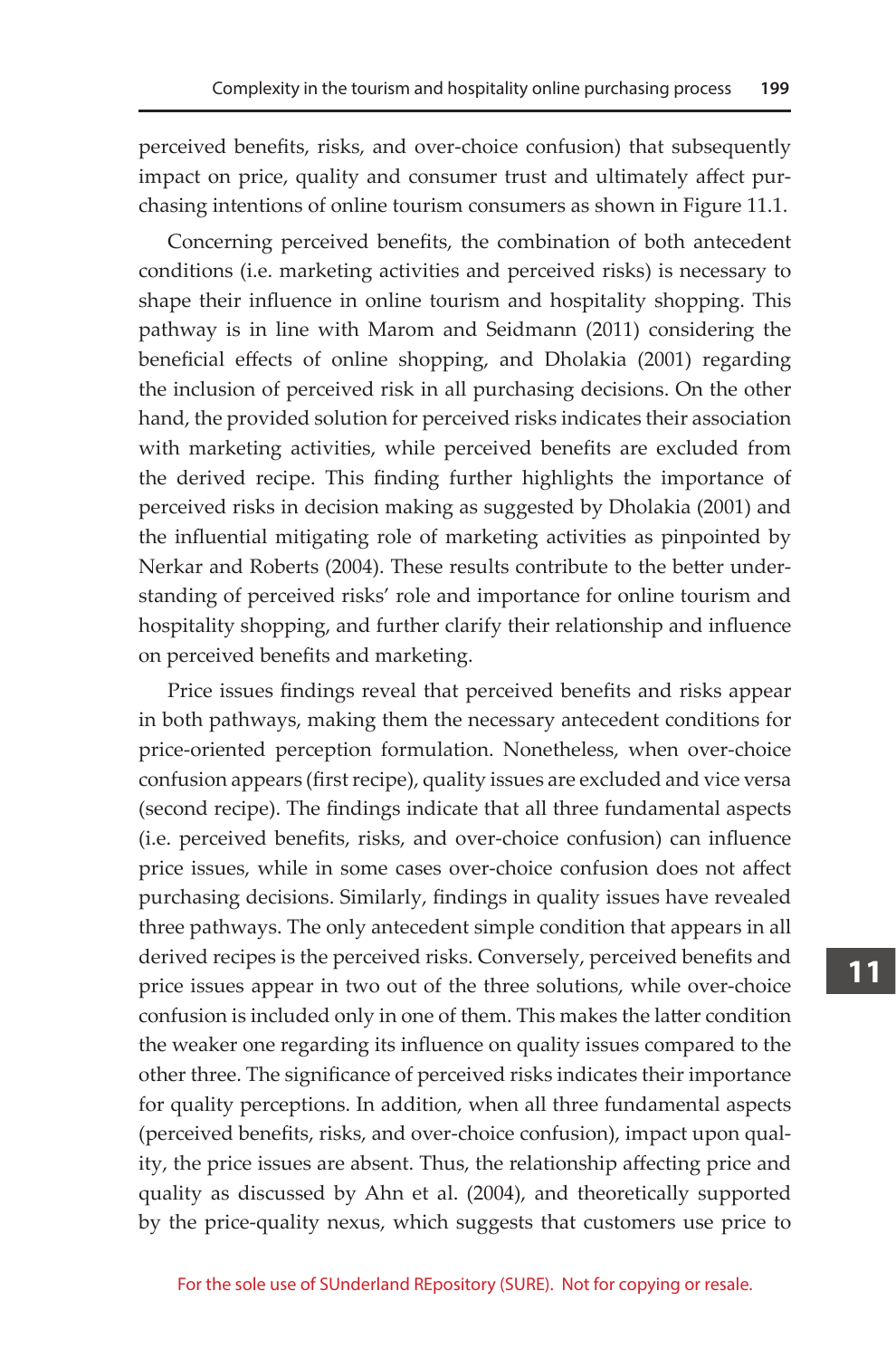evaluate overall product superiority or excellence (Lichtenstein et al., 1993; Zeithaml, 1988), is not always confirmed by the present research.

The quality issues findings also reveal a mutually exclusionary role of over-choice confusion and price issues. This result contradicts Pappas (2017), who suggests that over-choice confusion has a direct significance for the formulation of quality issues, and affects both price and quality aspects. As the pathways indicate, the influence of the three fundamental factors and price issues upon quality issues is dependent on their combination and the extent they are included in decision-making, except for perceived risks that play an important role in all derived recipes.

Finally, the produced solution concerning consumer trust includes the combination of both price and quality antecedent conditions. This result confirms previous studies such as Bente et al. (2012), Pappas (2017), and Zhang et al. (2014). This recipe also has the highest consistency that appears in this research, showing the importance of these two factors in building consumer trust, and ultimately affecting customer intentions to purchase online tourism products.

#### **QCA versus regression**

As mentioned, most tourism studies evaluate statistical relationships from a linear perspective predominantly using structural equation modelling (SEM) and regression analysis. Thus, this paper implements additional analysis to compare QCA research findings with regression as extensively discussed in Pappas (2017). As Ordanini et al. (2014) suggest, any comparison should be made with caution since QCA implements distinct assumptions like complex causality; establishes relations by using cases instead of variables; focuses on different research objectives; and identifies configurations that provide sufficient and necessary conditions for a result of interest. If the provided comparison is not carefully implemented these aspects are possible to lead in meaningless outcomes.

In a nutshell and as discussed in Pappas (2017), the linear analysis shows that the Kaiser-Meyer-Olkin of Sampling Adequacy measure is 0.863, and the overall reliability measured through Cronbach  $\alpha$  is .816, while all variables score over .8. All effects are statistically significant, while the overall model's  $\mathbb{R}^2$  is .521, and all expected associations are confirmed. More specifically, marketing activities have a positive interactive relationship with perceived benefits (β=.422; *p*<.01), and negative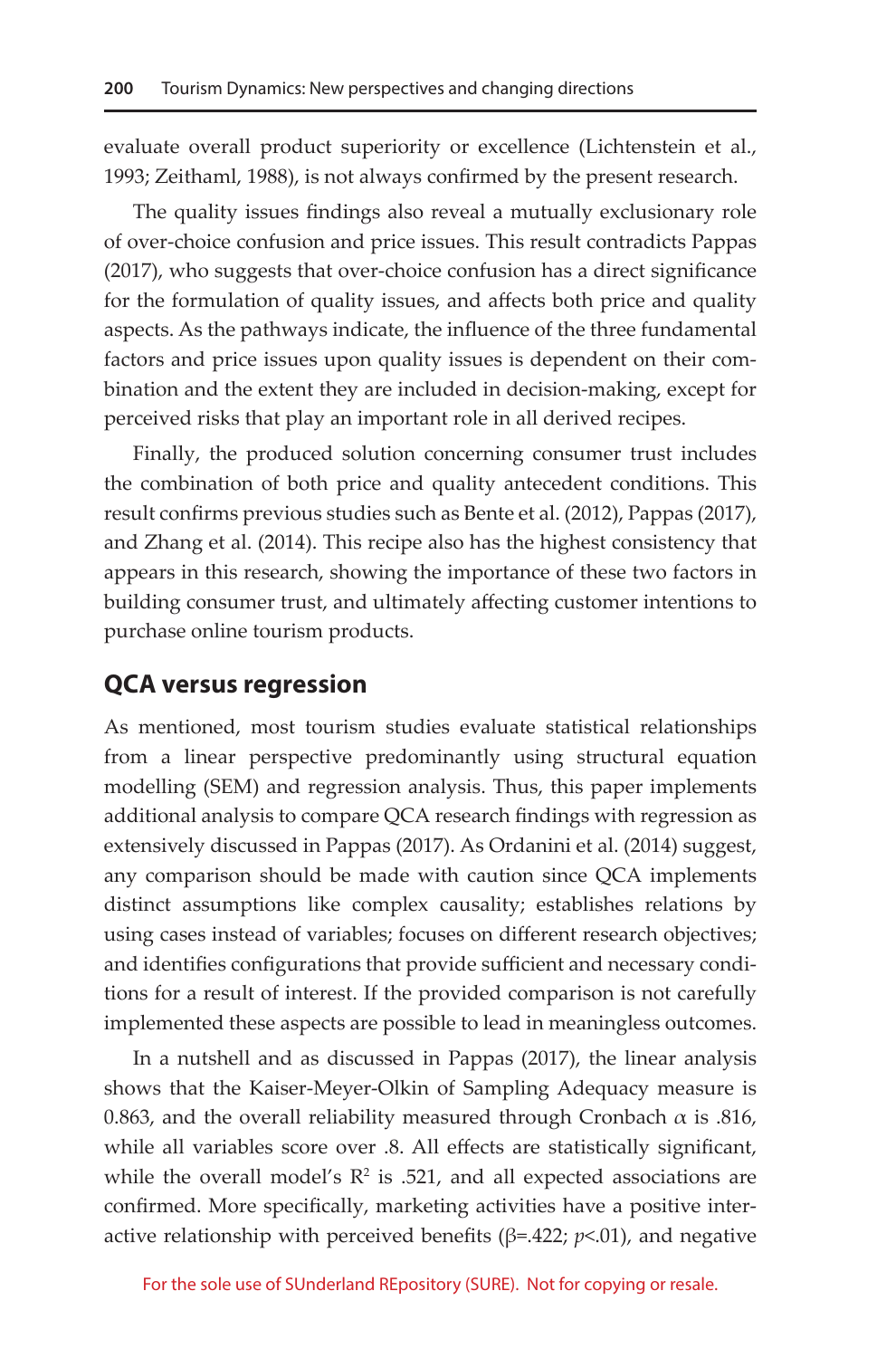interdependence with perceived risks ( $β = .357$ ;  $p < .01$ ) and over-choice confusion (β=-.186; *p*<.01). Perceived benefits positively affect prices ( $\beta$ =.314;  $p$ <.01) and quality issues ( $\beta$ =.280;  $p$ <.05), whilst the influence of perceived risks on price (β=-.327; *p*<.01) and quality issues (β=-.206; *p*<.05) is negative, as are the impacts of over-choice confusion ( $\beta$ =-.185; *p*<.05 and β=-.231; *p*<.01). In addition, perceived benefits and risks influence each other ( $\beta$ =.215;  $p$ <.05). Consumer trust is directly affected by price ( $\beta$ =.385;  $p$ <.01) and quality issues ( $\beta$ =.408;  $p$ <.01), while price and quality also affect each other ( $\beta$ =.219;  $p$ <.05). Finally, the linear analysis confirms the important positive impact of consumer trust on the intention to purchase ( $\beta$ =.411;  $p$ <.01). Comparing the results of the regression analysis with those from the QCA the appropriateness of the latter is clear. More specifically, the study of Pappas (2017) employs regression, which limits itself to the consideration of a single pathway, i.e. the joint linear direct effect of perceived benefits, risks and over-choice confusion on price and quality issues as well as on the interrelationship between price and quality. This indicates the inability of regression to encapsulate the full range of alternative combinations and influences that are capable of producing the same outcome, which is actually an inherent feature of complexity concerning decision-making formulation. For example, as highlighted in Table 11.3, the first fsQCA solution in price issues does not involve over-choice confusion (f\_pb\*f\_pr\*~f\_oc\*f\_qi), whilst the second one does not include quality issues (f\_pb\*f\_pr\*f\_oc\*~f\_qi), when, on the other hand, both are required by SEM. Furthermore, it is the fsQCA's sufficient configurations that exclude these conditions (one per solution), whilst in the study of Pappas (2017) SEM analysis indicates that the online decision-making process appears to be considerably dependent on those two aspects (over-choice confusion: β=.185/*p*<.05; qualitgy issues: β=.219/ *p*<.05). The comparison reveals that regression analysis can only partially explain the relationships between the examined constructs; on the other hand, QCA identifies complex relationships that cannot be encapsulated by the linear regression analysis.

#### **Fit and predictive validity**

Most studies focusing on the evaluation of specific models examine the model fit (Gigerenzer & Brighton, 2009) to ensure that the data support the relationships amongst the observed variables and their respective factors (Pappas, 2017). Thus, only a few studies focus on predictive validity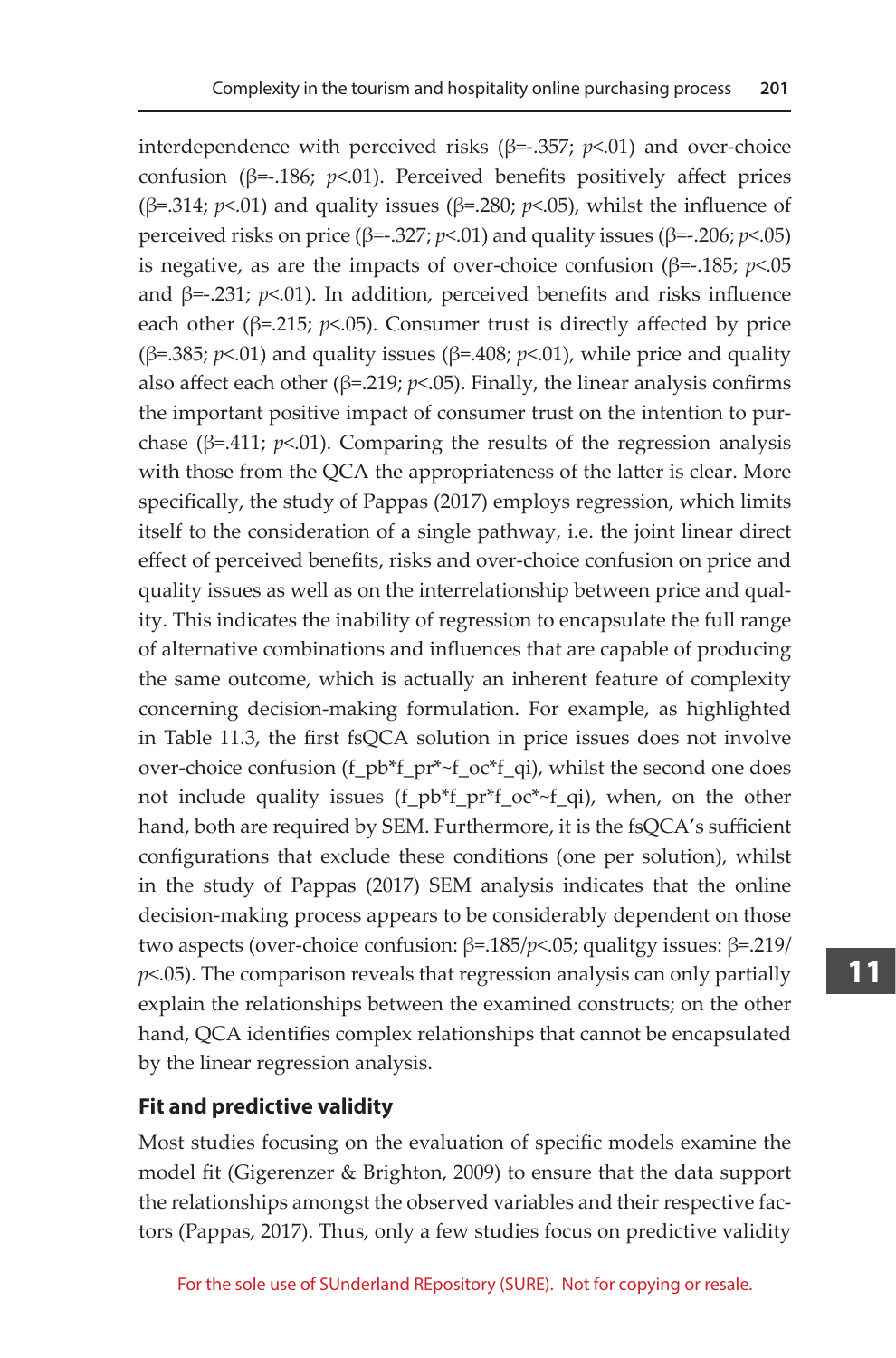(Roberts & Pashler, 2000; Wu et al., 2014), since a good fit to observations does not necessarily indicate the existence of a good model (Gigerenzer & Brighton, 2009). The model's predictive validity ensures the configural model's predictive ability using a separate sample (Olya et al., 2018). This study also focuses on the estimation of the predictive validity. To test it, the process discussed by Wu et al. (2014) is followed: the research sample is divided in a holdout and a modelling subsample which is half the overall sample, since the patterns of job vulnerability are perceived as consistent indicators to produce high scores. The overall consistency exceeds .8 (C1=.823) and the coverage exceeds .5 (C2=.518). The results indicate that the model has good predictive validity.

## **Managerial challenges and applications**

Regarding managerial aspects, the most important implication concerns the marketing strategies of tourism and hospitality e-retailers. As also emphasised by Nerkar and Roberts (2004) marketing activities can significantly influence and alter consumer perspectives in terms of products' and services' performance. As a new challenge, companies should clearly emphasise the promotion of tourism online product benefits, and strengthen their branding through direct online marketing. This may include the distribution of information via personal e-mails to potential or previous customers in terms of new products and services, optimisation of existing products, and forthcoming offers and events. This promotional activity can also include aspects of risk reduction combined with the beneficial impacts of online tourism and hospitality shopping. Another challenge could be the provision of product and e-vendor comparison of information and characteristics with other similar products and e-vendors existing in the market.

While in some cases the present research indicates gaps in the importance of price and quality, their significance as determinant factors remains strong. As a result, managers should closely examine their consumers' characteristics, regularly monitoring the formulation and alteration of their perceptions and preferences in the selection of both products and e-vendors. As indicated by the findings, the cornerstone for online purchasing remains the trust of consumers in e-vendors and products. Thus, it is imperative for enterprises engaged in online sales to provide specific services that reduce consumer uncertainties. Due to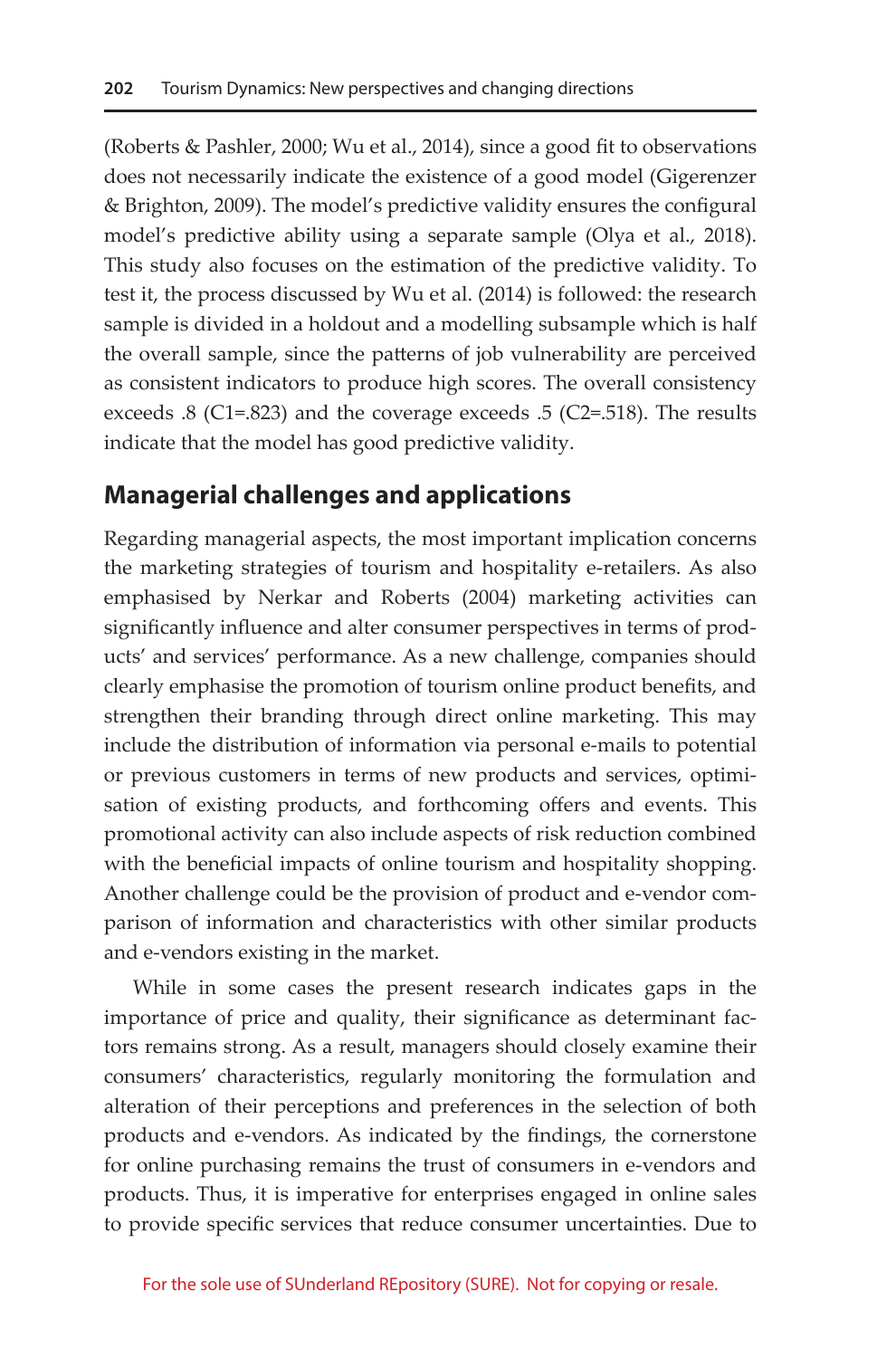the intangibility of tourist and hospitality products these could include ad hoc information about destinations and products, post-purchase services, quality guarantees, accommodation characteristics etc. In this way, e-retailers will become able to better accommodate their customers, instil them with confidence and trust, and show genuine care for them.

# **Conclusion**

This study has used fsQCA to examine complexity in online tourism and hospitality shopping. Italso provides a comparison of fsQCA use with regression, which is the dominant linear analysis method adopted in the tourism and hospitality sector, pinpointing the efficiency of the former in dealing with complex attributes, since it analyses cases instead of variables. It also demonstrates its predictive validity, something that only a handful of service related studies have done so far (Roberts & Pashler, 2000), highlighting the possible superiority of the provided models.

Despite the study's theoretical and methodological contribution, several limitations need to be highlighted. Since the implementation of fsQCA in tourism and hospitality is relatively new, the full potential of fsQCA is not yet realised, as this can only be assessed by implementing it in multiple tourism contexts involving chaos and complexity theories. A second aspect derives from the evaluation of different attributes, since this can produce different outcomes. Thus, it is advisable to implement the research with caution if other influential factors of tourism and hospitality (e.g. consumer familiarity with online bookings; the level of sophistication of the online bookings environment, and the e-vendor's platform ease of use) are to be examined. Third, the current study did not classify the informants in specific categories (e.g. according to socio-demographic characteristics), since its aim was to holistically examine the attributes affecting tourism online purchasing intentions, and introduce fsQCA as an innovative methodology in tourism, thus fruitfully capitalising on the extensive linear analysis discussed in Pappas (2017). While such a classification can be implemented at different model stages (as shown in Figure 11.1), its present application would immensely complicate the comparison of linear with asymmetric analysis thus making it more difficult to meet an important objective of this paper. Therefore, a comparative research between online and offline consumers or tourists living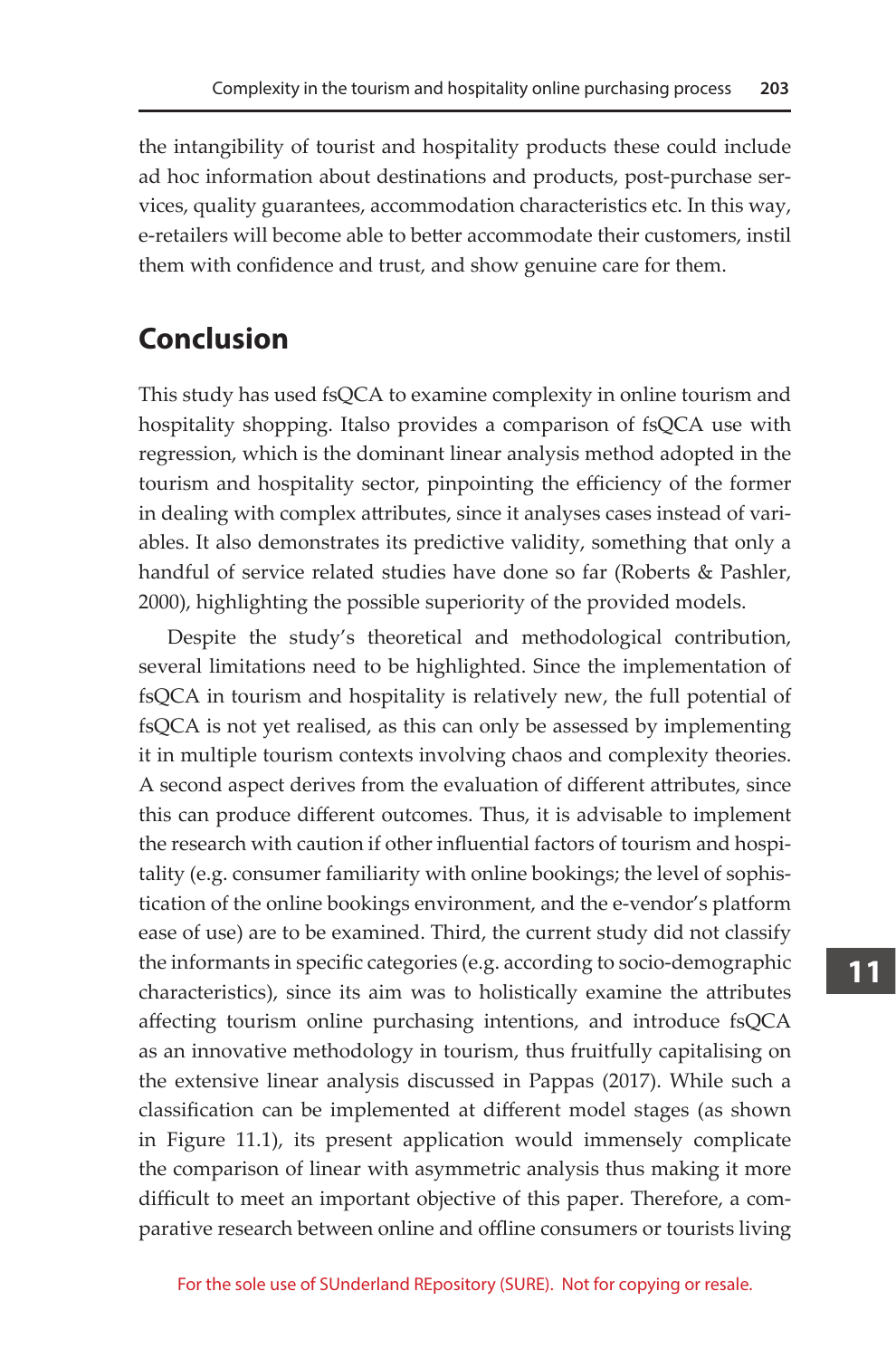in other regions and countries with different Internet access, or a comparison of online buyers with respect to their individual characteristics (such as gender, age, cultural characteristics, available disposable income for tourism activities, accommodation preference, level of education etc) may produce different outcomes. Still, the present study may provide an interesting benchmark for the formulation of e-consumer behaviour and purchasing process of tourism and hospitality products online.

# **Highlights**

- $\Box$  The chapter examines the attributes' complexity on tourism online purchasing intentions.
- $\Box$  It compares linearity with asymmetry using Qualitative Comparative Analysis.
- $\square$  The research progresses from fit to predictive validity.
- $\Box$  Marketing, benefits/risks, price/quality, and trust produced complex statements.
- $\square$  The results suggest that QCA is more suitable than regression in tourism research.

## **Questions**

- **1** Why tourism and hospitality research is advisable to focus on complexity examination?
- **2** Does the examination of complexity in tourism and hospitality research make the linear analysis obsolete?
- **3** Can you identify a couple of aspects dealing with destination management that should be studied under the complexity perspective?

## **References**

Aaker, D., & Day, G. (1990), *Marketing Research*. New York: Wiley.

- Ahn, T.D., Ryu, S., & Han, I. (2004), The impact of the online and offline features on the user acceptance of Internet shopping malls, *Electronic Commerce Research and Applications,* 3, 405-20.
- Allison, P.D. (2001), *Missing Data*. Thousand Oaks: Sage Publications.
- Amaro, S., & Durate. P. (2015), An integrative model of consumers' intentions to purchase travel online, *Tourism Management*, 46, 64-79.

For the sole use of SUnderland REpository (SURE). Not for copying or resale.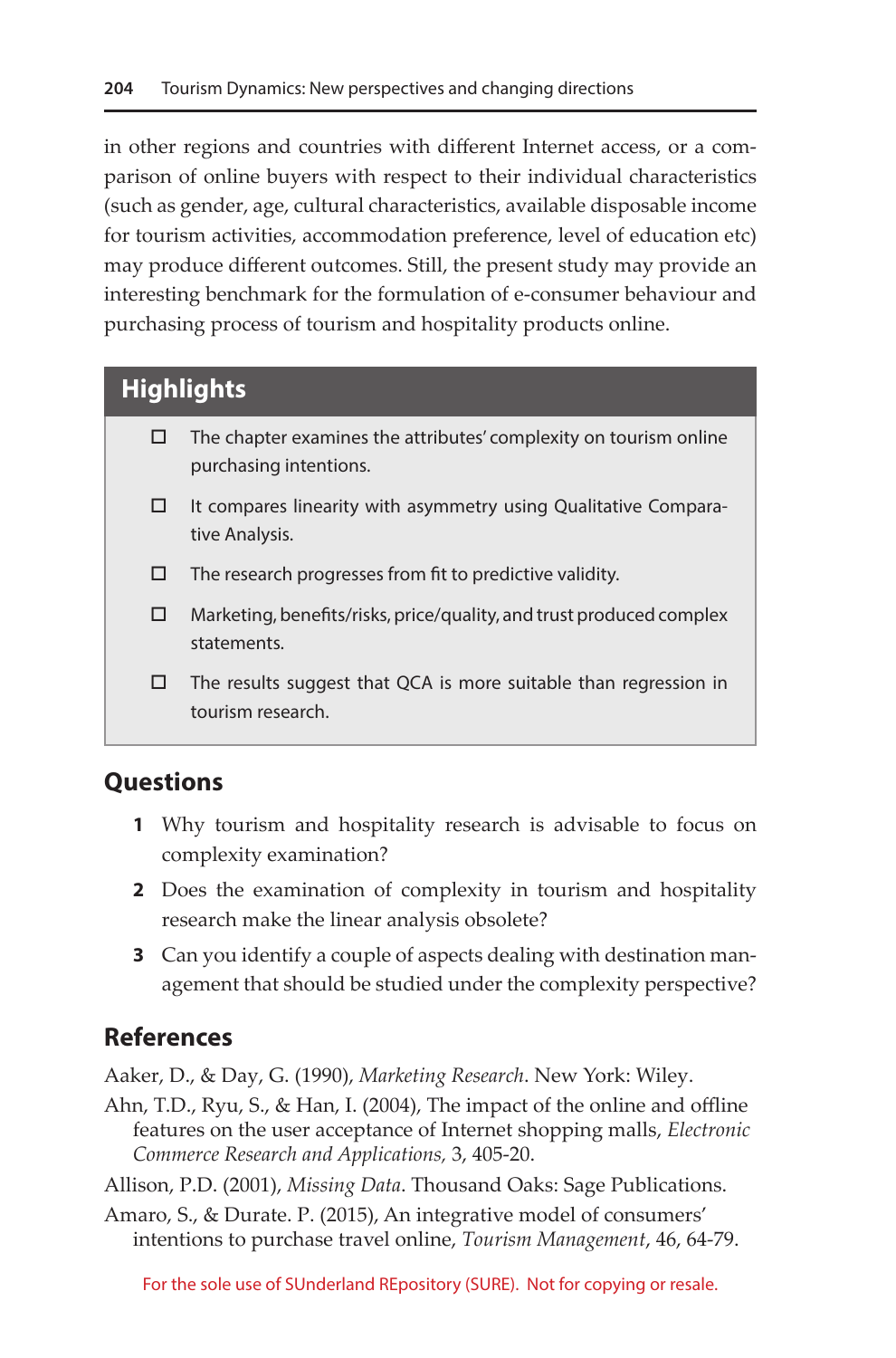- Armstrong, J. (2012), Illusions in regression analysis, *International Journal of Forecasting*, 28:3, 689-94.
- Baggio, R. (2008), Symptoms of complexity in a tourism system, *Tourism Analysis,* 13(1), 1-20.
- Bente, G., Baptist, O., & Leuschner, H. (2012), To buy or not to buy: Influence of seller photos and reputation on buyer trust and purchase behaviour, *International Journal of Human-Computer Studies,* 70(1), 1-13.
- Bhatnagar, N., Lurie, N., & Zeithaml, V. (2003), Reasoning about online and offline service experiences: The role of domain-specificity in the formation of service expectations, *Advances in Consumer Research,* 30, 383-84.
- Bjork, P., & Kauppinen-Raisanen, H. (2012), A netnographic examination of travelers' online discussions of risks, *Tourism Management Perspectives,* 1(2-3), 65-71.
- Bore, I., Rutherford, C., Glasgow, S., Taheri, B., & Anthony, J. (2017), A systematic literature review on eWOM in the hotel industry: Current trends and suggestions for future research, *Hospitality and Society,*  7(1), 63-85.
- Boukas, N., & Ziakas, V. (2014), A chaos theory perspective of destination crisis and sustainable tourism development in islands: the case of Cyprus, *Tourism Planning and Development*, 11(2), 191-208.
- Bruce, N., Haruvy, E., & Rao, R. (2004), Seller rating, price, and default in online auctions, *Journal of Interactive Marketing,* 18(4), 37-50.
- Chai, A. (2012), Consumer specialization and the demand for novelty: A reconsideration of the links and implications for studying fashion cycles in tourism, *Jahrbücher für Nationalökonomie und Statistik*, 232(6), 678-701.
- Chikweche, T. & Fletcher, R. (2010), Understanding factors that influence purchases in subsistence markets, *Journal of Business Research,* 63(6), 643-50.
- Dholakia, U.M. (2001), A motivational process model of product involvement and consumer risk perception, *European Journal of Marketing,*  35(11-12), 1340-60.
- Dibb, S., & Simkin, L. (2013), *Marketing Essentials*. Cengage Learning.
- Dylan, S. (2017), On shipwrecks and sea nymphs: Fragments of Maltese hospitality, *Hospitality and Society*, 7(1), .3-18.
- Evans, J.R., & Mathur, A. (2005), The value of online surveys, *Internet Research,* 15(2), 195-219.
- Faulkner, B. & Russell, R. (2000), Turbulence, chaos and complexity in tourism systems: A research direction for the new millennium, In R. Faulkner, G. Moscardo, & E. Laws (Ed.)*, Tourism in the 21st Century: Lessons from experience* (pp.328-49). London: Continuum.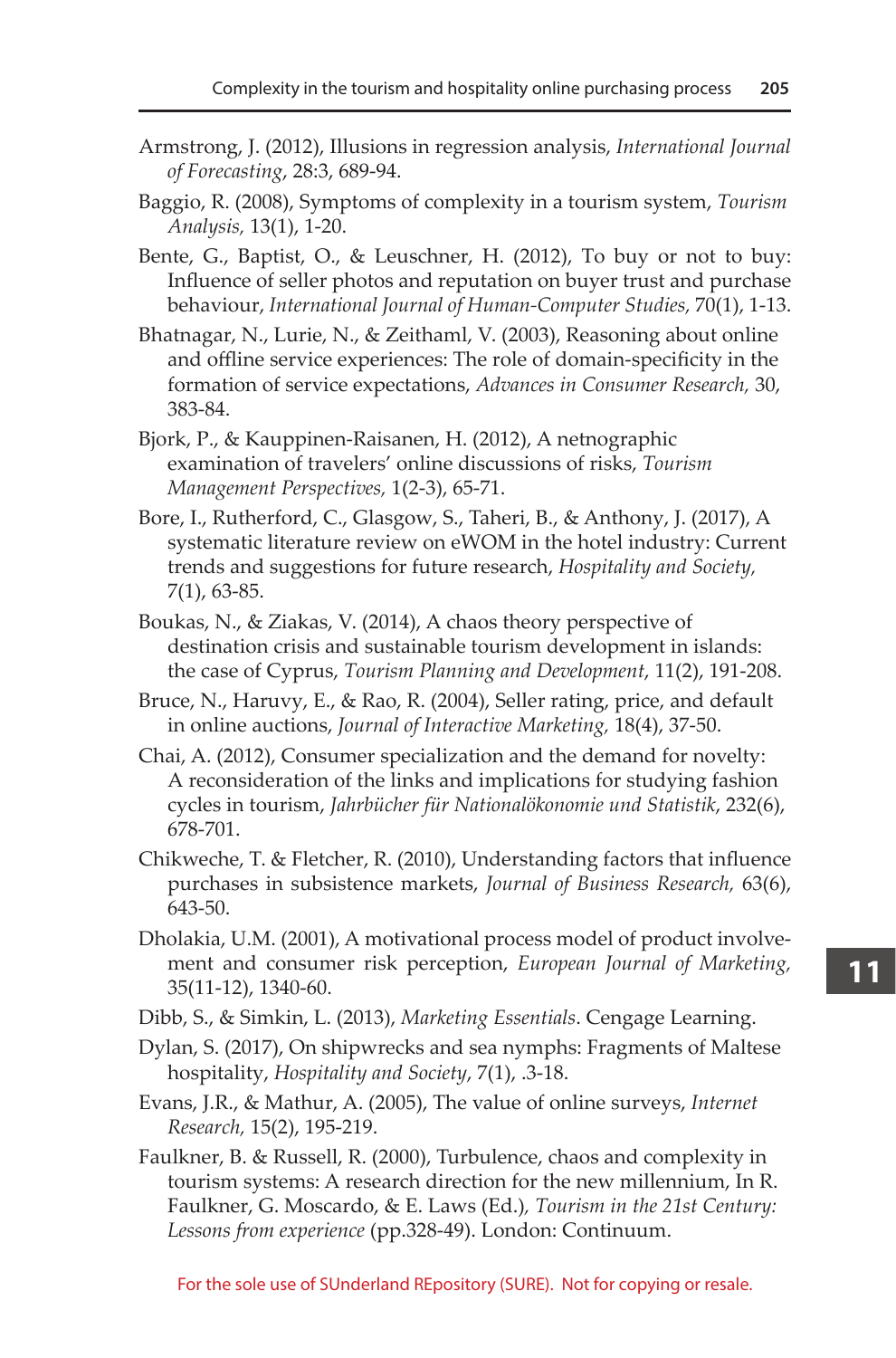- Faulkner, B., & Russell, R. (1997), Chaos and complexity in tourism: In search of a new perspective, *Pacific Tourism Review,* 1, 93-102.
- Garbarino, E., and Maxwell, S. (2010), Consumer response to normbreaking pricing events in e-commerce, *Journal of Business Research*, 63(9-10), 1066-72.
- Gefen, D., Karahanna, E., & Straub, D.W. (2003), Trust and TAM in online shopping: An integrated model, *MIS Quarterly,* 27(1), 51-90.
- Gigerenzer, G., & Brighton, H. (2009), Homo heuristics: Why biased minds make better inferences, *Topics in Cognitive Science*, 1, 107-43.
- Gross, M.J., & Brown, G. (2008), An empirical structural model of tourists and places: progressing involvement and place attachment into tourism, *Tourism Management,* 29(6), 1141-51.
- Hong, I.B., & Cha, H.S. (2013), The mediating role of consumer trust in an online merchant in predicting purchase intention, *International Journal of Information Management,* 33(6), 927-39.
- Hong, I.B., & Cho, H. (2011), The impact of consumer trust on attitudinal loyalty and purchase intentions in B2C e-marketplaces: Intermediary trust vs seller trust, *International Journal of Information Management,*  31(5), 469-79.
- Hong, Z., & Yi, L. (2012), Research on the influence of perceived risk in consumer on-line purchasing decision, *Physics Procedia,* 24(B), 1304-10.
- Hyun, M. (2006), *The effects of tourism information web site factors on usefulness, web site attitude and behavior*. PhD Thesis, Seoul: Sejong University.
- Jansen, B.J., Ciamacca, C.C., & Spink, A. (2008), An analysis of travel information searching on the web, *Journal of Information Technology and Tourism,* 10(2), 101-18.
- Keating, B.W., Quazi, A.M., & Kriz, A. (2009), Financial risk and its impact on new purchasing behavior in the online retail setting, *Electronic Markets*, 19(4), 237-50.
- Kellert, S. (1993), *In the Wake of Chaos: Unpredictable order in dynamical systems*. Chicago IL: University of Chicago Press.
- Kent, R.A., & Argouslidis, P.C. (2005), Shaping business decisions using fuzzy-set analysis, *Journal of Marketing Management*, 21(5-6), 641-58.
- Kholoud Al-Qeisi, K., Dennis, C., Alamanos, E., & Jayawardhena, C. (2014), Website design quality and usage behavior: Unified theory of acceptance and use of technology, *Journal of Business Research,* 67(11), 2282-90.
- Kim, I. (2007), The role of perceived risk on purchase intention in Internet shopping, *International Journal of Electronic Marketing and Retailing*, 1(3), 279-88.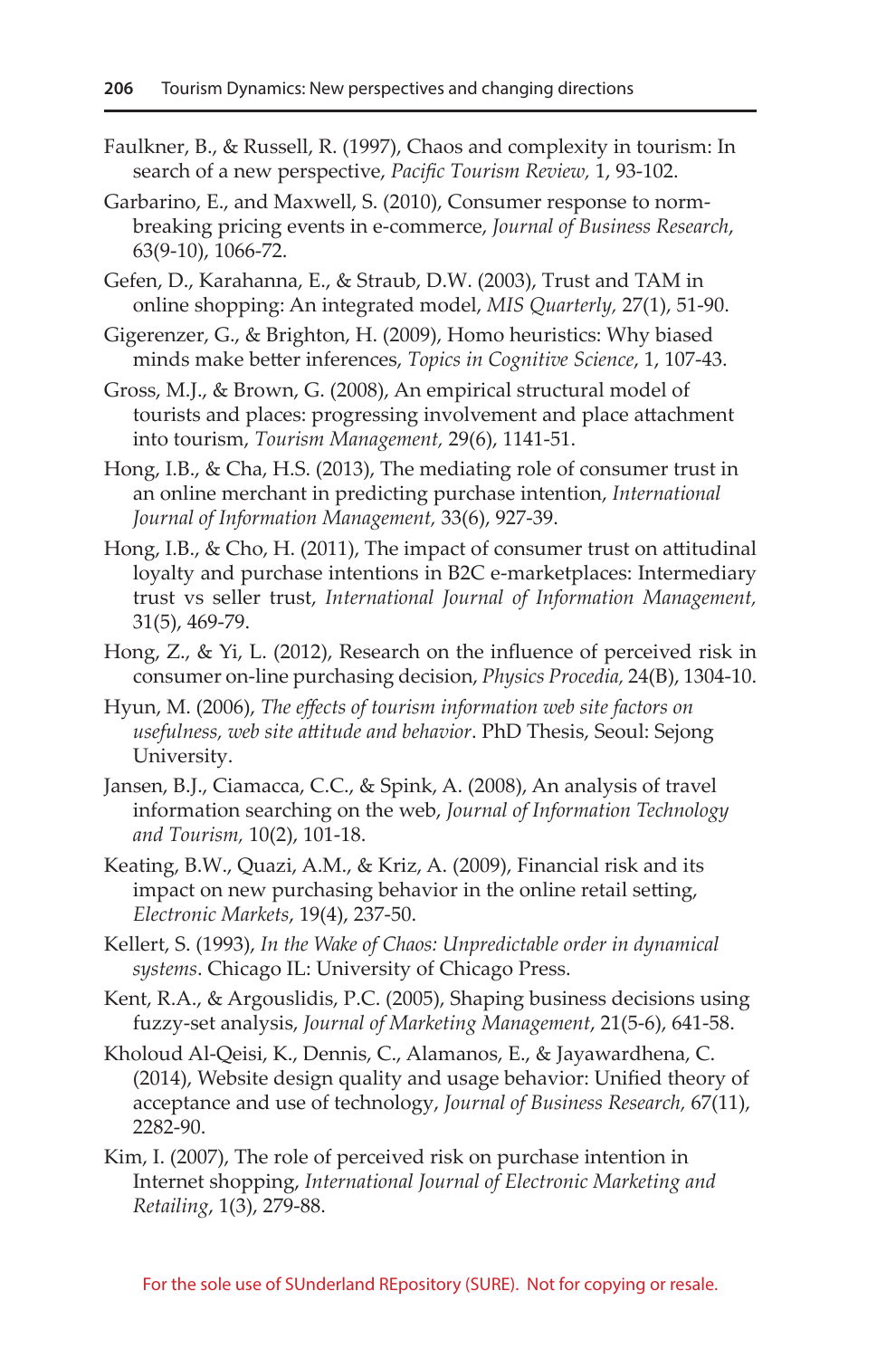- Kim, D.J., Donald, L.F., & Rao, H.R. (2008), A trust-based consumer decision-making model in electronic commerce: the role of trust, perceived risk and their antecedents, *Decision Support Systems*, 44(2), 544-64.
- Komiak, S.Y.X., & Benbasat, I. (2006), Understanding customer trust in agent-mediated electronic commerce, web-mediated electronic commerce, and traditional commerce, *Information Technology and Management,* 5(1-2), 181-207.
- Kyle, G., Graefe, A., Manning, R., & Bacon, J. (2003), An examination of the relationships between leisure activity involvement and place attachment among hikers along the Appalachian Trail, *Journal of Leisure Research*, 35(3), 249-73.
- Law, R., Leung, R., & Buhalis, D. (2009), Information technology applications in hospitality and tourism: a review of publications from 2005 to 2007, *Journal of Travel and Tourism Marketing,* 26(5-6), 599-623.
- Laws, E. & Prideaux, B. (2005), Crisis management: A suggested typology, *Journal of Travel and Tourism Marketing*, 19(2-3), 1-8.
- Leenders, M.A.A.M., & Wierenga, B. (2008), The effect of the marketing– RandD interface on new product performance: The critical role of resources and scope, *International Journal of Research in Marketing.*  25(1), 56-68.
- Liang, T.P., & Jin-Shiang, H. (1998), An empirical study on consumer acceptance of products in electronic markets: a transaction cost model, *Decision Support Systems*, 24(1), 29-43.
- Lichtenstein, D.R., Ridgway, N.M., & Netemeyer, R.G. (1993), Price perceptions and consumer shopping behavior: a field study, *Journal of Marketing Research,* 30(2), 234-45.
- Longest, K., and Vaisey, S. (2008), Fuzzy: A program for performing Qualitative Comparative Analyses (QCA) in STATA, *The STATA Journal*, 8(1), 79-104.
- Marom, O., and Seidmann, A. (2011), Using 'last-minute' sales for vertical differentiation on the Internet, *Decision Support Systems,*  51(4), .894-903.
- McDonald, J.R. (2009), Complexity science: an alternative world view for understanding sustainable tourism development, *Journal of Sustainable Tourism,* 17(4), 455-71.
- Montoya-Weiss, M., Voss, G., & Grewal, D. (2003), Determinants of online channel use and overall satisfaction with a relational, multichannel service provider, *Journal of the Academy of Marketing Science,* 31(4), 448-58.
- Moran, G., & Muzellec, L. (2017), eWOM credibility on social networking sites: A framework, *Journal of Marketing Communications*, 23(2), 149-61.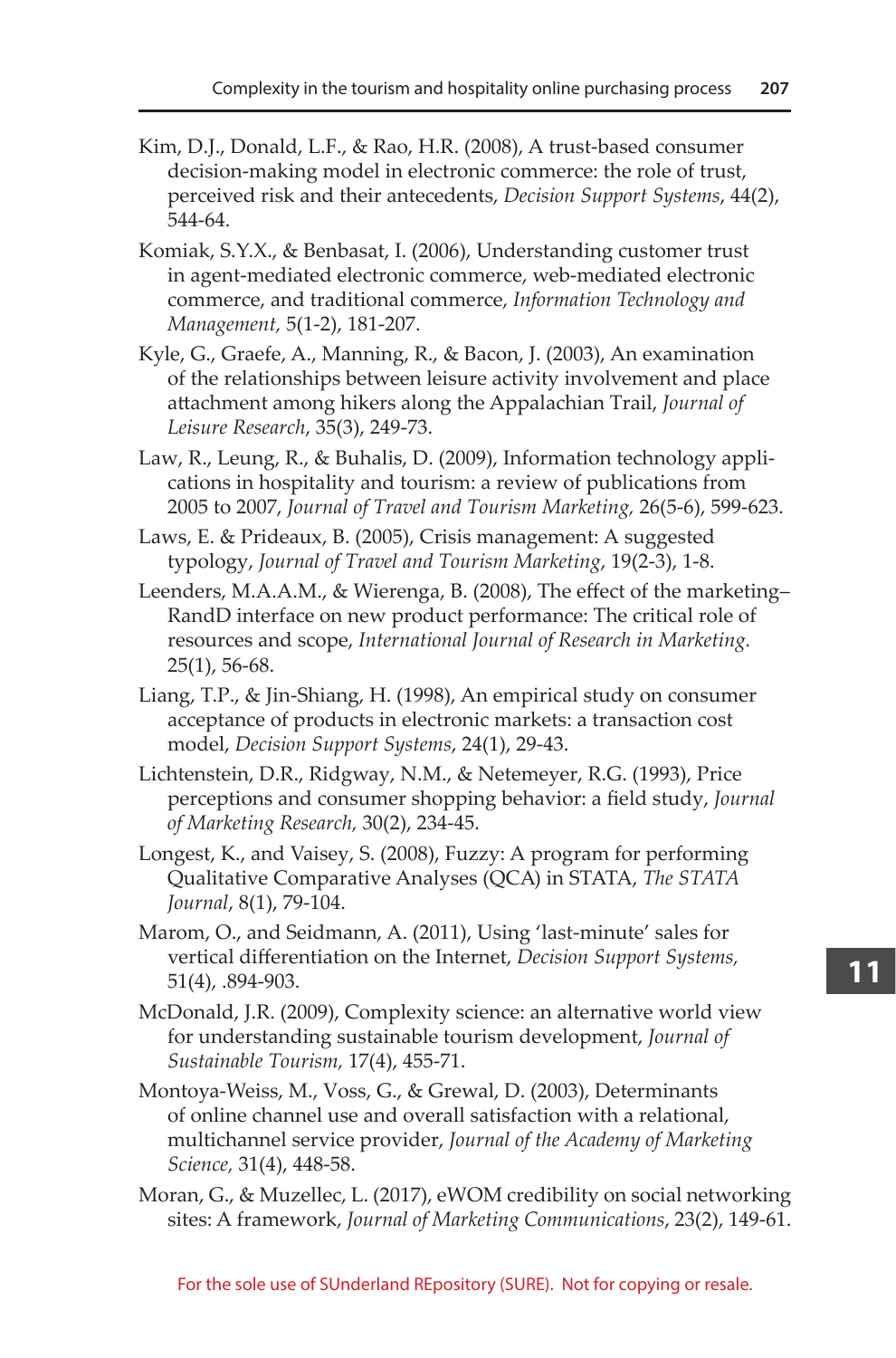- Nerkar, A., & Roberts, P.W. (2004), Technological and product–market experience and the success of new product introductions in the pharmaceutical industry, *Strategic Management Journal,* 25(8-9), 779-99.
- Nilson, T.H. (1995), *Chaos Marketing: How to win in a turbulent world.* London: McGraw-Hill.

No, E., & Kim, J.K. (2015), Comparing the attributes of online tourism information sources, *Computers in Human Behavior,* 50, 564-75.

Okazaki, S. (2008), Determinant factors of mobile-based word-of-mouth campaign referral among Japanese adolescents, *Psychology and Marketing,* 25(8), 714-31.

Olmedo, E., & Mateos, R. (2015), Quantitative characterization of chaordic tourist destination, *Tourism Management,* 47, 115-26.

- Olya, H. G., Gazi, Z. A., Aksal, F. A., & Altinay, M. (2018). Behavioral intentions of disabled tourists for the use of peer-to-peer accommodations: An application of fsQCA. *International Journal of Contemporary Hospitality Management*, 30(1), 436-454.
- Ordanini, A., Parasuraman, A., & Rubera, G. (2014), When the recipe is more important than the ingredients: A Qualitative Comparative Analysis (QCA) of service innovation configurations, *Journal of Service Research*, 17(2), 134-49.
- Pan, B., & Fesenmaier, D.R. (2000), A typology of tourism related web sites: Its theoretical background and implications, *Information Technology and Tourism,* 3(3-4), 155-66.
- Pantano, E., Iazzolino, G., & Migliano, G. (2013), Obsolescence risk in advanced technologies for retailing: A management perspective, *Journal of Retailing and Consumer Services,* 20(2), 225-33.
- Papatheodorou, A. & Pappas, N. (2017), Economic recession, job vulnerability, and tourism decision making: a qualitative comparative analysis', *Journal of Travel Research*, 56(5), 663-77.
- Pappas, N. (2014), The effect of distance, expenditure and culture on the expression of social status through tourism, *Tourism Planning and Development,* 11(4), 387-404.
- Pappas, N. (2015), Marketing hospitality industry in an era of crisis, *Tourism Planning and Development*. 11(3), 333-49.
- Pappas, N. (2017), The effect of marketing activities, benefits, risks, confusion due to over-choice, price, quality and consumer trust on online tourism purchasing, *Journal of Marketing Communications*, 23(2), 195-218.
- Park, J., Gunn, F., & Han, S. (2012), Multidimensional trust building in e-retailing: Cross-cultural differences in trust formation and implications for perceived risk, *Journal of Retailing and Consumer Services,* 19(3), 304-12.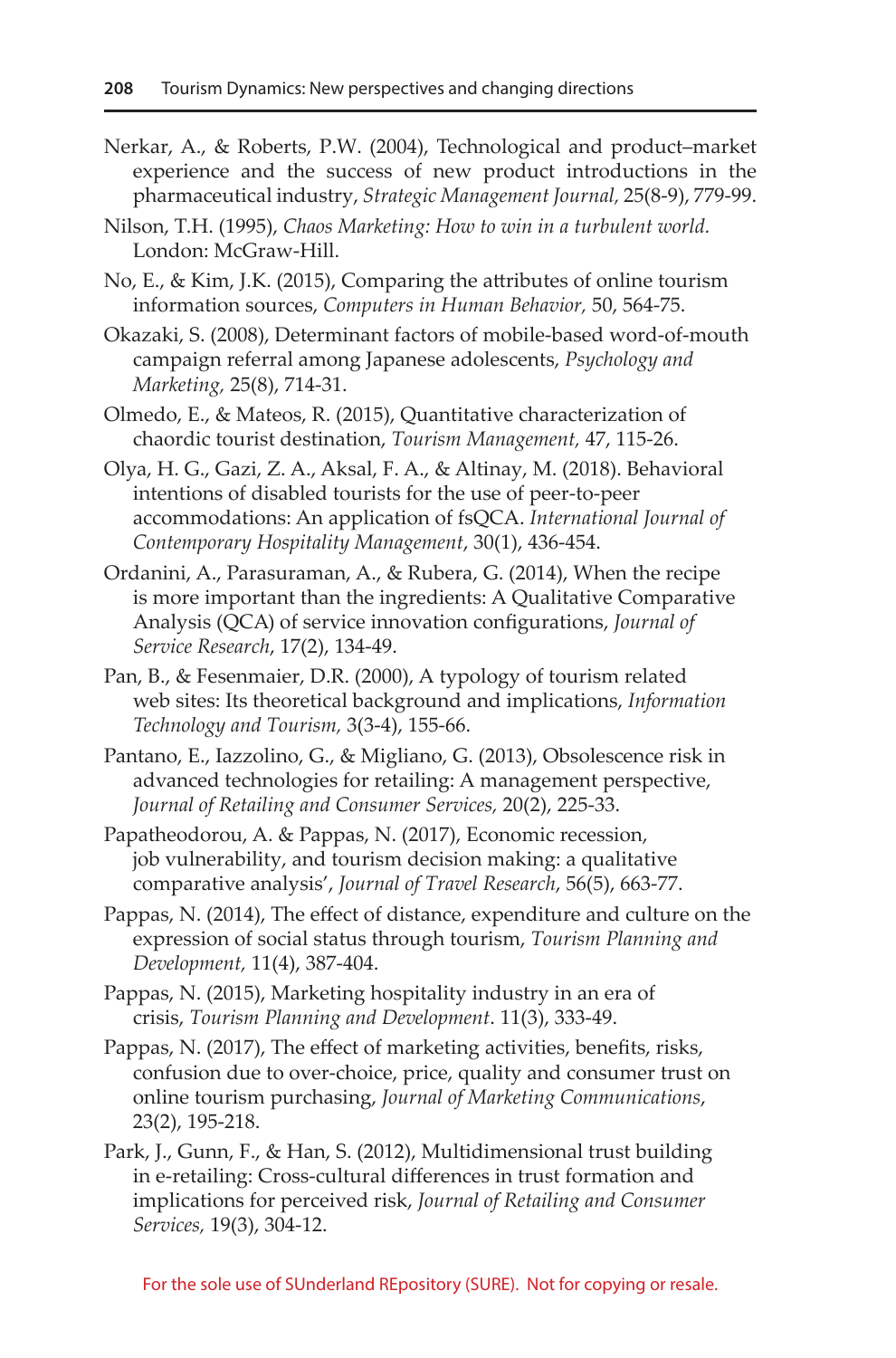- Pescher, C., Reichhart, P., & Spann, M. (2014), Consumer decisionmaking processes in mobile viral marketing campaigns, *Journal of Interactive Marketing,* 28(1), 43-54.
- Ragin, C.C. (2000), *Fuzzy-set Social Science*. Chicago, IL: University of Chicago Press.
- Roberts, S., & Pashler, H. (2000), How persuasive is a good fit? A comment on theory testing, *Psychological Review*, 107, 358-67.
- Russell, R. & Faulkner, B. (2004), Entrepreneurship, chaos and the tourism area lifecycle, *Annals of Tourism Research*, 31(3), 556-79.
- Sekaran, U., & Bougie, R. (2009), *Research Methods for Business: A skillbuilding approach*. Chichester: John Wiley.
- Sevgin, A., Peristianis, N., & Warner, J. (1996), Residents' attitudes to tourism development: the case of Cyprus, *Tourism Management,*  17(7), 481-94.
- Sigala, M. (2004), Designing experiential websites in tourism and hospitality: A customer-centric value approach, *International conference in information and communication technologies in tourism 2004*, International Federation of Information Technologies in Tourism (IFITT), 27-29 January, Cairo, Egypt.
- Skarmeas, D., Leonidou, C.N., & Saridakis, C. (2014), Examining the role of CSR skepticism using fuzzy-set qualitative comparative analysis, *Journal of Business Research*, 67, 1796-805.
- Statista (2016), *Worldwide online travel sales volume from 2010 to 2016*. [http://www.statista.com/statistics/247321/forecast-of-worldwide](http://www.statista.com/statistics/247321/forecast-of-worldwide-online-travel-sales-volume/)[online-travel-sales-volume/](http://www.statista.com/statistics/247321/forecast-of-worldwide-online-travel-sales-volume/) (accessed 13/04/2018)
- Tarnanidis, T., Owusu-Frimpong, N., Nwankwo, S., & Omar, M. (2015), A confirmatory factor analysis of consumer styles inventory: Evidence from Greece, *Journal of Retailing and Consumer Services*, 22, 164-77.
- Taylor, D., & Strutton, D. (2010), Has e-marketing come of age? Modelling historical influences on post-adoption era Internet consumer behaviours, *Journal of Business Research,* 63(9-10), 950-56.
- Van der Meer, R.B., J. Quigley, & J.E. Storbeck. (2005), Using regression analysis to model the performance of UK coastguard centres, *Journal of the Operational Research Society*, 56(6), 630-41.
- Woodside, A.G. (2013), Moving beyond multiple regression analysis to algorithms: Calling for adoption of a paradigm shift from symmetric to asymmetric thinking in data analysis and crafting theory, *Journal of Business Research*, 66(4), 463-72.
- Woodside, A.G. (2014), Embrace•perform•model: Complexity theory, contrarian case analysis, and multiple realities, *Journal of Business Research,* 67, 2495-503.